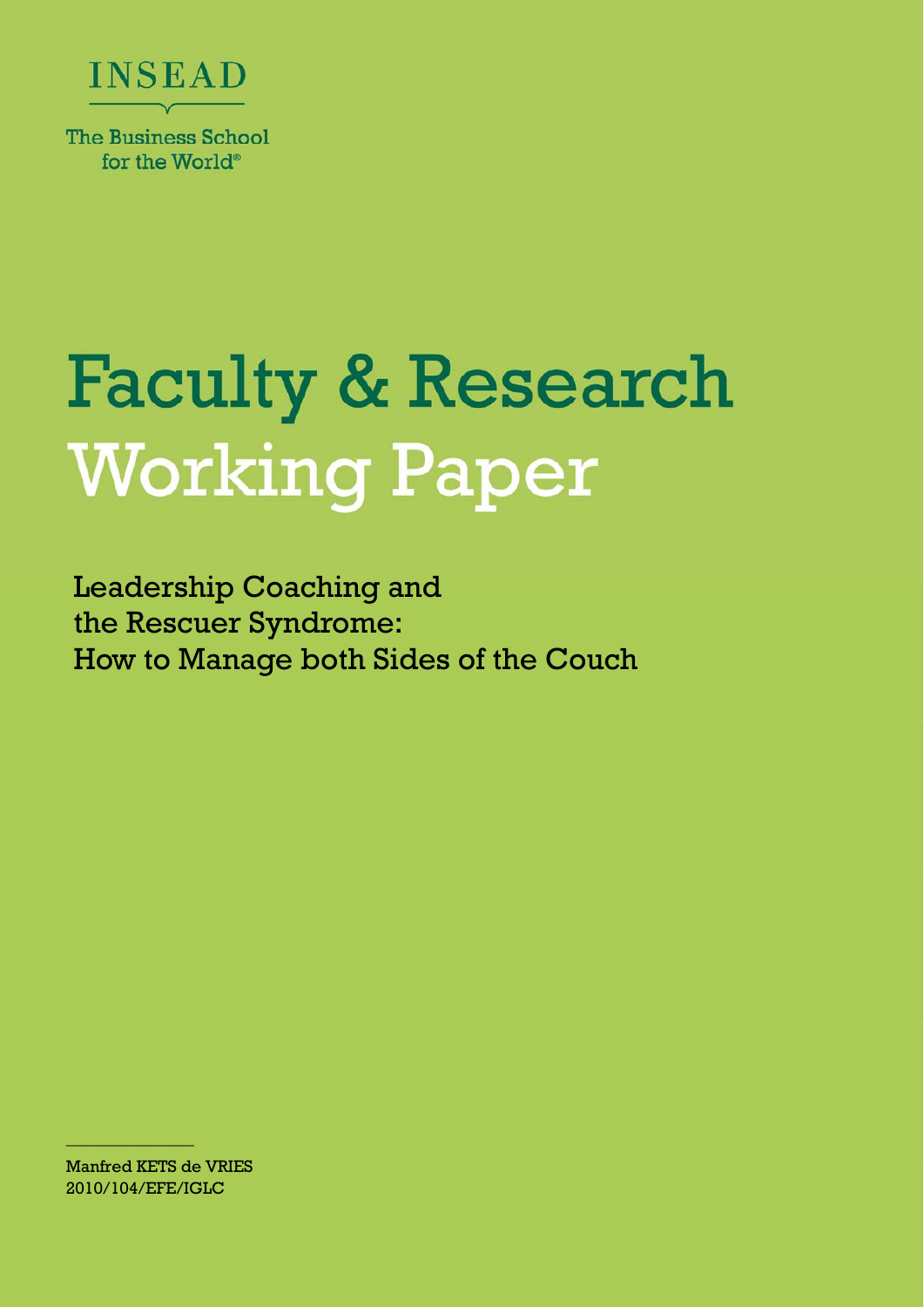# Leadership Coaching and the Rescuer Syndrome: How to Manage both Sides of the Couch

**by Manfred Kets de Vries\***

\* The Raoul de Vitry d'Avaucourt Chaired Professor of Leadership Development, Clinical Professor of Leadership Development, Director, INSEAD Global Leadership Centre (IGLC) at INSEAD, Boulevard de Constance, 77305 Fontainebleau Cedex Ph: (0)160724155 Email: manfred.kets.de.vries@insead.edu

A Working Paper is the author's intellectual property. It is intended as a means to promote research to interested readers. Its content should not be copied or hosted on any server without written permission from publications.fb@insead.edu

[Click here](http://www.insead.edu/facultyresearch/research/search_papers.cfm) to access the INSEAD Working Paper collection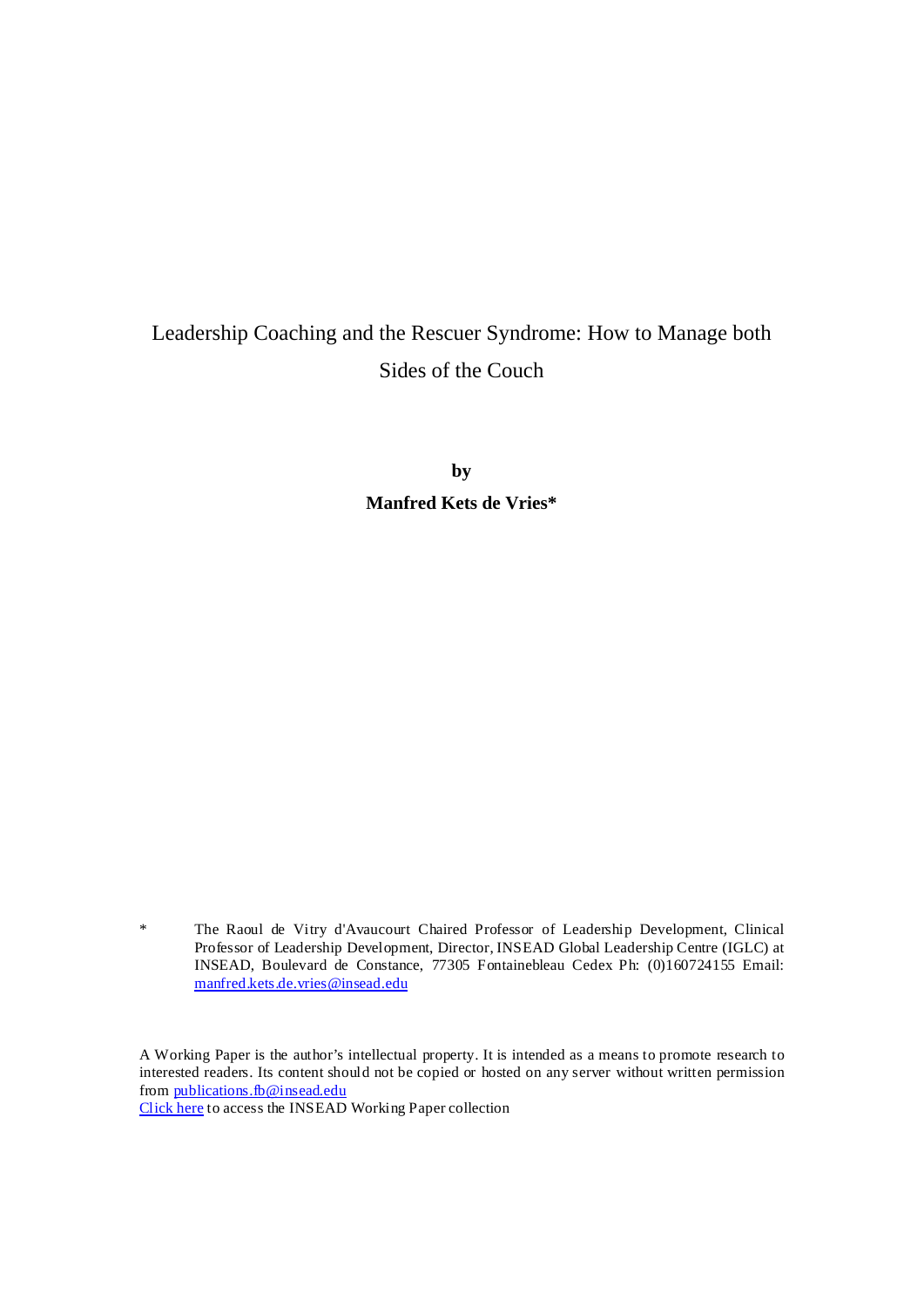# **Abstract**

In this article I explore the problem of excessive helping behavior—The Rescuer Syndrome—with particular reference to executive coaching. I also discuss codependency between coach and client and question whether these 'rescuers,' in their need to help, really help their clients. Do the rescuers themselves need to be rescued? I examine the origins of compulsive helping behavior, including rescuers' early family dynamics. The indicators of this dysfunctional behavior pattern will be explored, including strategies for dealing with the Rescuer Syndrome. I end with a description of the constructive rescuer, explaining how a better understanding of this specific behavior pattern can contribute to greater awareness of the intensity of the rescuer within. The expectation is that this kind of knowledge will increase coaching effectiveness.

KEY WORDS: Rescuer Syndrome; co-dependency; coach-coachee relationships; disease to please; addiction; saying "No"; rescuer burnout; constructive rescuer; transference-countertransference reactions.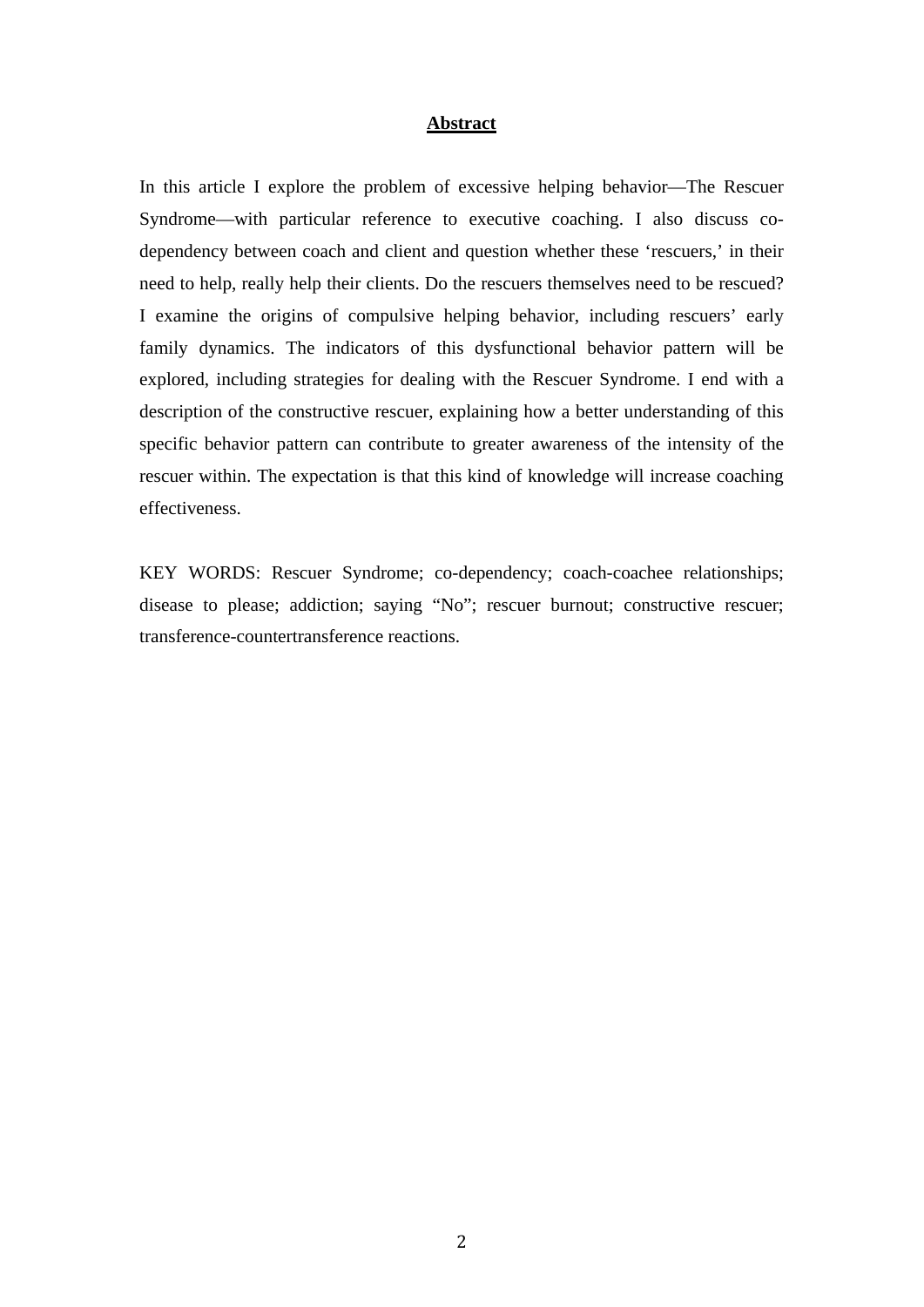*Non omnia possumus omnes.*  (We can't all do everything.) —Virgil

Everyone thinks of changing the world, but no one thinks of changing himself.

—Leo Tolstoy

Act as if what you do makes a difference. It does.

—William James

We make a living by what we get, but we make a life by what we give.

—Winston Churchill

#### **The vicissitudes of doing good**

Given the many changes in the world of work, leadership coaching is no longer viewed as merely a tool in the organizational repertoire for dealing with dysfunctional executives. On the contrary, it is fair to say that leadership coaching has become part of the mainstream. People are now much more aware of the high costs of performing below capacity. Ambitious executives now perceive having an executive coach as the right thing to do. Leadership coaches can be particularly effective in cases of change and transition, promotion, stretch assignments, or other new challenges. Whether executives are struggling with a specific career decision, a critical issue at work, or a major life change, coaches can provide the kind of guidance and feedback that is needed to help them attain a more complete grasp of themselves and organizational realities.

Leadership coaching has become a very attractive career option, not the least because it pays well, and often involves working with educated and powerful clients. But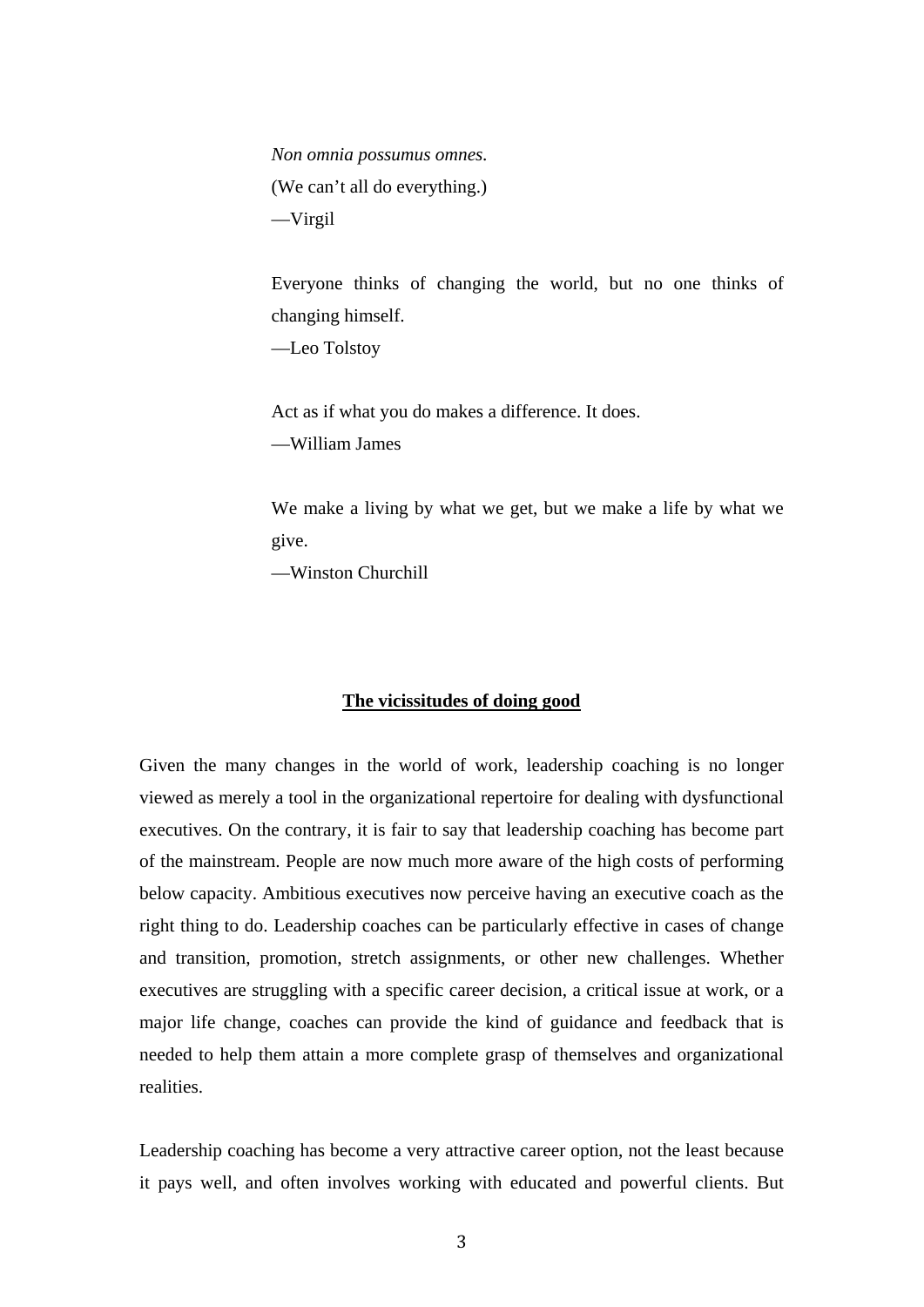when asked why they became a leadership coach, many people say that they are driven primarily by a desire to help people. In the light of its popularity, we can even go as far as to say that leadership coaching has, to some extent, taken on the role that psychoanalysis (and its various offshoots) occupied in the 20th century.

However, there are a number of important differentiations between leadership coaching and various forms of dynamically oriented psychotherapies. Coaches (unless clinically trained) limit the scope of their interventions to normal behaviors and focus on the professional world, rather than mental health problems. Because coaching is intended to expedite the way executives deal with their business and personal objectives, coaches tend to be much more action oriented than psychoanalysts and psychotherapists. In coaching, current events in an individual's life are given more prominence than past events. And leadership coaches focus more on conscious, rational processes than on the more unconscious (not immediately perceived as rational) ones.

Many people are drawn to the helping professions for genuinely altruistic reasons. Rescuing is a core dynamic found in most interpersonal encounters—notably the relationship between couples. The desire to help people is a very laudable one, and compassion, service, and dedication are real virtues. It is far better to be able to say that someone is in the "helping" than the "not-helping" business. The desire to help, to create a better world for all of us—despite the narcissistic components of this desire—needs to be encouraged.

The human repertoire includes an impulse toward altruism. Empathy is the very basis of all human interaction (McWilliams, 1984). Evolutionary psychologists have speculated that we may be hardwired to behave in ways conducive to the sociability of the species. Some neurologists have even speculated about the existence of mirror neurons—cells in the brain that activate similar cells in the person being helped (Rizzolatti and Craighero, 2004). Thus human behavior is oriented not only toward the survival of the fittest but also the survival of the nicest.

Helping professionals—doctors, nurses, emergency or disaster workers, lawyers, politicians, and so on—have a huge responsibility to look out for their clients' or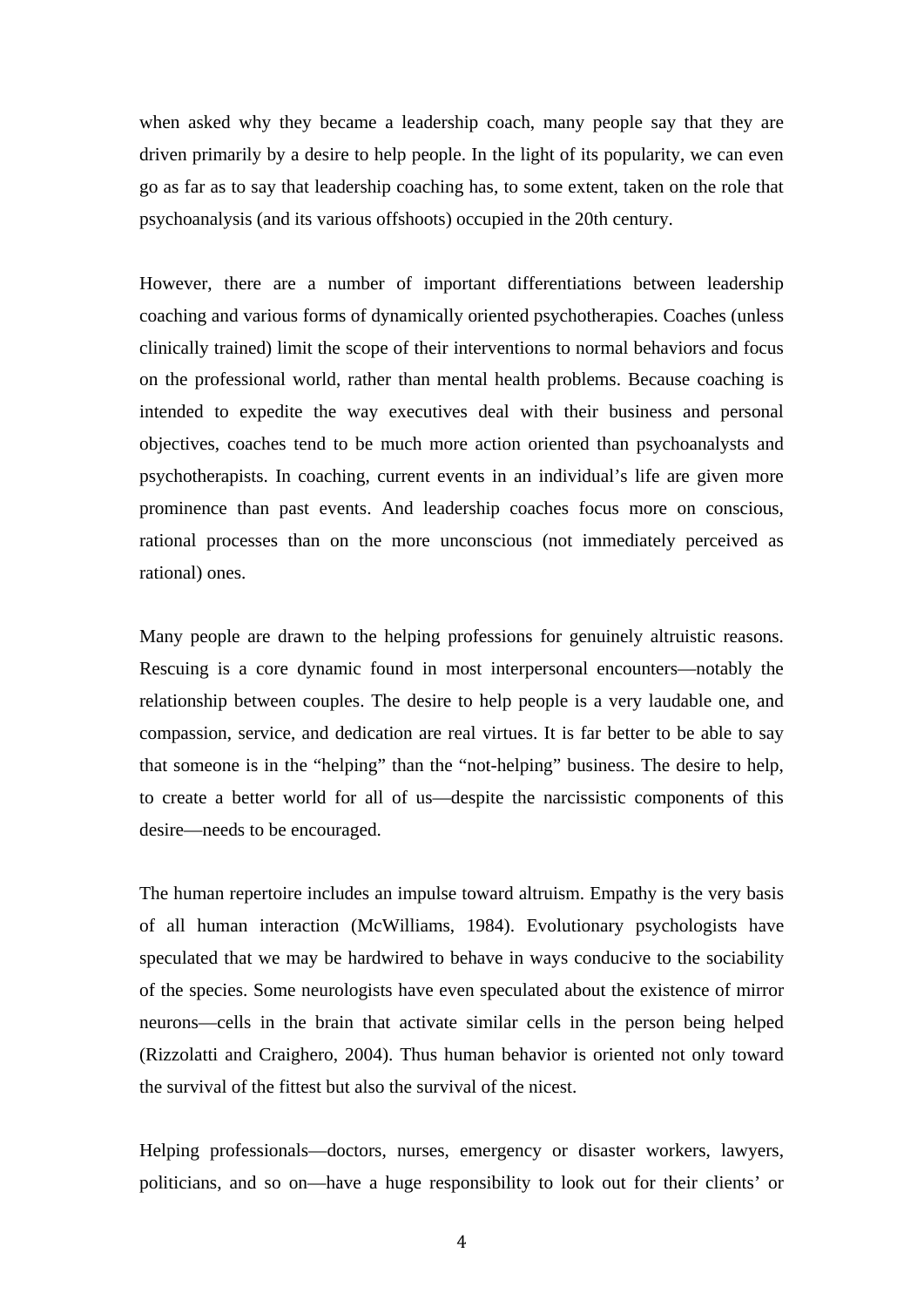patients' welfare. On the other hand, they are, of course, only human, and experience the same conflicting interests and needs as any other person. Therefore, to be effective in their role, helping professionals must be able either to address their own needs outside the relationship or to suspend them—the former response is more effective, in the long run, than the latter.

If they are unable or unwilling to examine their own behavior, sometimes a desire to help can go too far, turning helpers into "rescuers" unable to differentiate between their own needs and those of their clients. Although this tendency is well recognized in the psychotherapy and medical professions, in the still fairly unregulated world of leadership coaching there is a lack of the kind of oversight and protocol that guides other helping professions. Commonly, leadership coaches are not specifically trained to be wary of the Rescuer Syndrome, despite the fact that the boundary between leadership coaching and psychotherapy can be very fuzzy.

Problems arise when people see themselves *only* as helpers. While the role of helper can be viewed as noble and meaningful, *it should not become someone's sole purpose in life*. For some, the need to help seems to become an addiction. They suffer from "the disease to please" (Braiker, 2001). Even more insidious is the possibility that helpers co-opt their clients, in an attempt to resolve their own problems. This can be seen as a vicarious way for helpers to reenact and resolve their own transference or counter-transference reactions. Needless to say, the outcome can be extremely damaging for the client, who, without being aware of what's going on, has been handed a whole new set of issues to work through—those of the helper.

Why do some people cross the line from doing great and genuine good, to becoming parodies—rescuers, White Knights, Florence Nightingales, or Mother Teresas (Lama and Krieger, 2009)? Why are they prone to the "Hero Complex," compulsively driven to search for people in need (Vaillant, Sobowale, and McArthur, 1972; Flores, 2004)? In the process, they may turn into tragic heroes, needing help themselves.

Given the complexity of the helping operational mode, as a motive for choosing leadership coaching as a career, "I want to help people" is deceptively simplistic, and may even have dysfunctional consequences. Some individuals may have no real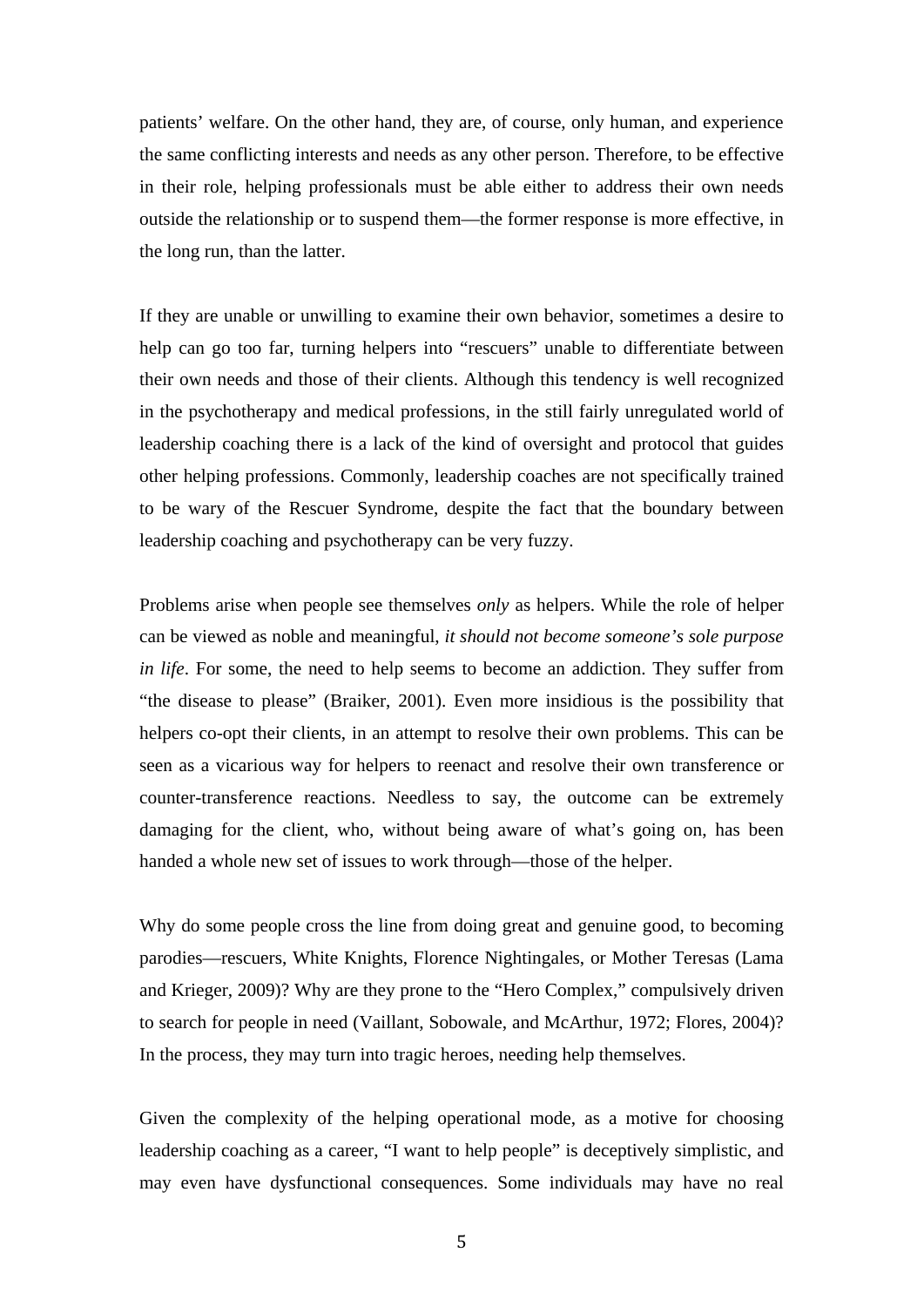understanding of the underlying reasons that drove them to join the ranks of the helping professionals (Casement, 1985; Dryden and Spurling, 1989; Kets de Vries et al., 2007; Kets de Vries et al., 2010; Bager-Charleson, 2010). Anyone in the helping professions should reflect seriously, with the help of a supervisor if necessary, on the inner motivations that drive them to pursue this path. Experienced practitioners are very familiar with the vicissitudes of the human condition. The question is: Are they familiar enough with their *own* condition?

Although the Rescuer Syndrome is not an officially recognized disorder, an increasing number of people in the helping professions seem to be affected by it, leadership coaches among them. In this article I explore the origins of compulsive and excessive helping behavior, identify this dysfunctional behavior pattern, and discuss strategies for dealing with it. I examine at the vicissitudes of the Rescuer Syndrome, particularly in the context of coach-coachee relationships, where I examine the questions of codependency and what it takes to be a constructive rescuer. A better understanding of the Rescuer Syndrome will help us achieve a greater awareness of the intensity of the rescuer within us—and how this behavior can create detours from our original, wellmeant objectives.

#### **Tipping the balance: When helping goes too far**

Many of our actions as human beings can be effective *or* dysfunctional, depending on the extremes to which we engage in them. A compulsive desire to please is very different from acting on altruistic motives. This is true in the case of zealous leadership coaches who become overly involved in the lives of their clients. When coaches become incessant helpers, this specific modus operandi can incur a cost to themselves and their clients, possibly even fostering an unnecessary, unhealthy, and inappropriate dependency relationship. Ironically, as time goes by, these helpers may begin to feel helpless, powerless, resentful and irritated. Instead of generating exhilarating highs, helping turns into a debilitating energy drain.

Eventually, both coach and client will begin to suffer. Helpers become overloaded and overwhelmed as their interpersonal relationships are increasingly experienced as oneway and unfulfilling, rather than balanced, reciprocal, and happy. Eventually, these rescuers may end up bitter, angry, or apathetic. For their clients, on the other hand,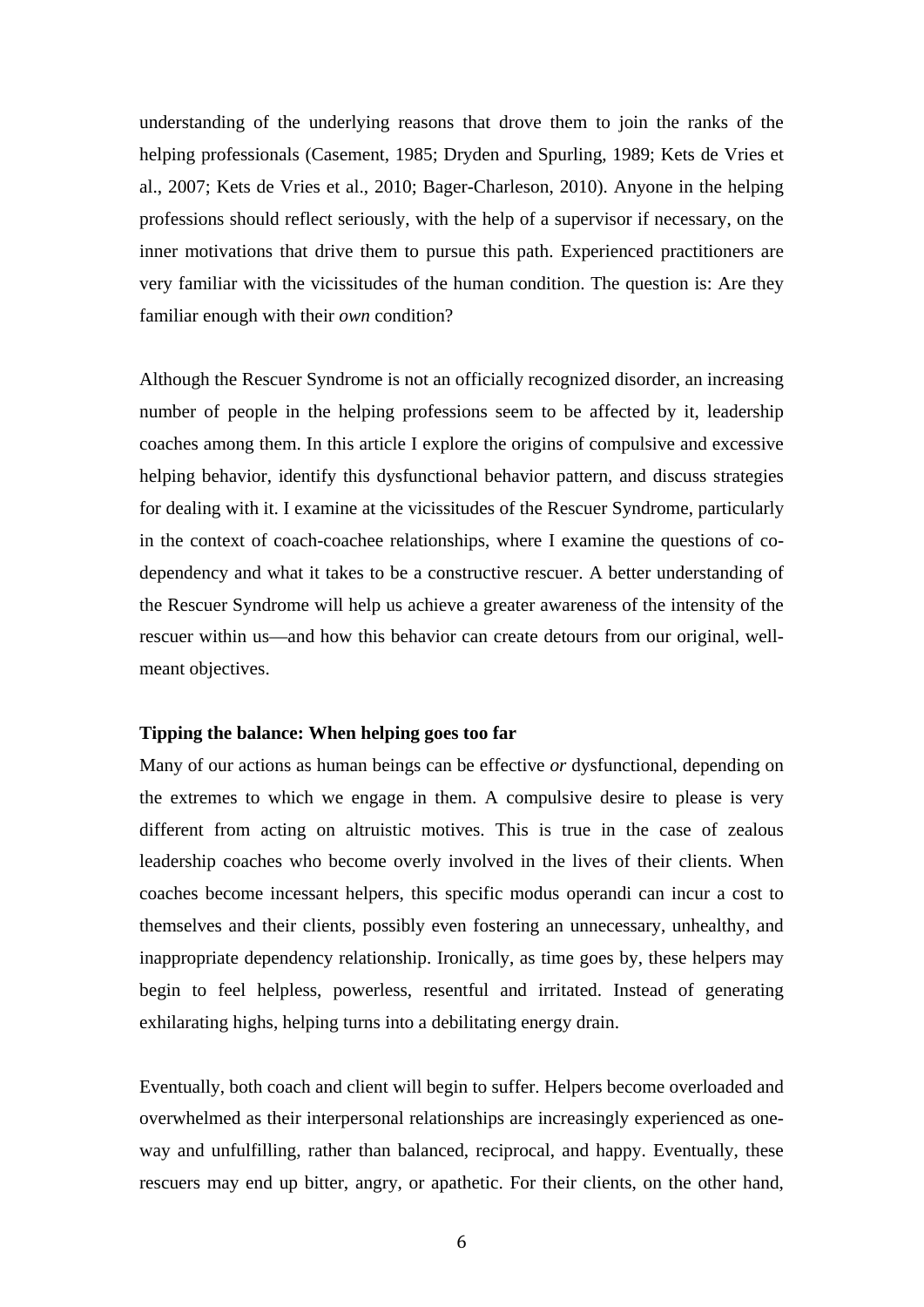always having someone to rely on is not the best way to develop the skills they need to become self-directive and responsible for their own lives.

These unfortunate collusions between rescuers and rescued are frequently exacerbated by the rescuers over-identifying so completely with helping others that they fail to realize what they are doing to themselves. They don't perceive that there is a great difference between a desire to help people, and a compulsive need to rescue. "Real" helping should be a joint effort; it is never a one-way street. With real helping, great effort is made to grow and develop the people who are being helped—the ultimate altruistic goal is to make the helper's continuing intervention unnecessary. When the desire to rescue becomes extreme, the people being helped have no choice but to go with the flow, following the helper's directions. Any initiative they take is stifled or undervalued. In such instances, these "saviors" seem to be trying to escape their own issues by immersing themselves in the troubles of others (Tillet, 2003). In other words, their apparently unselfish behavior may be driven by very self-centered motives.

# **The Rescuer Syndrome**

People in the helping professions need to be as "normal" as possible. That is, they should strive to understand and alleviate their own personal difficulties, and any dysfunctional behavior patterns that could muddy their outlook on life, so they can see their clients' disturbances and problems more clearly. If not, helpers may run foul of their own needs by becoming hopelessly mired in transference and countertransference reactions—acting out the problems of the past in the present (Kets de Vries, 2006). When this happens, people who are ostensibly helping others deal with difficulties find themselves having to address issues that are too close to unresolved, conflictual issues in their own lives. The Rescuer Syndrome manifests itself when helping turns into a compulsion based on one central, but very flawed conviction: "The only way to get what I need is to do what other people want." Thus helpers don't help others out of choice; on the contrary, they seem impelled to enter into and prolong a kind of rescuer-victim relationship.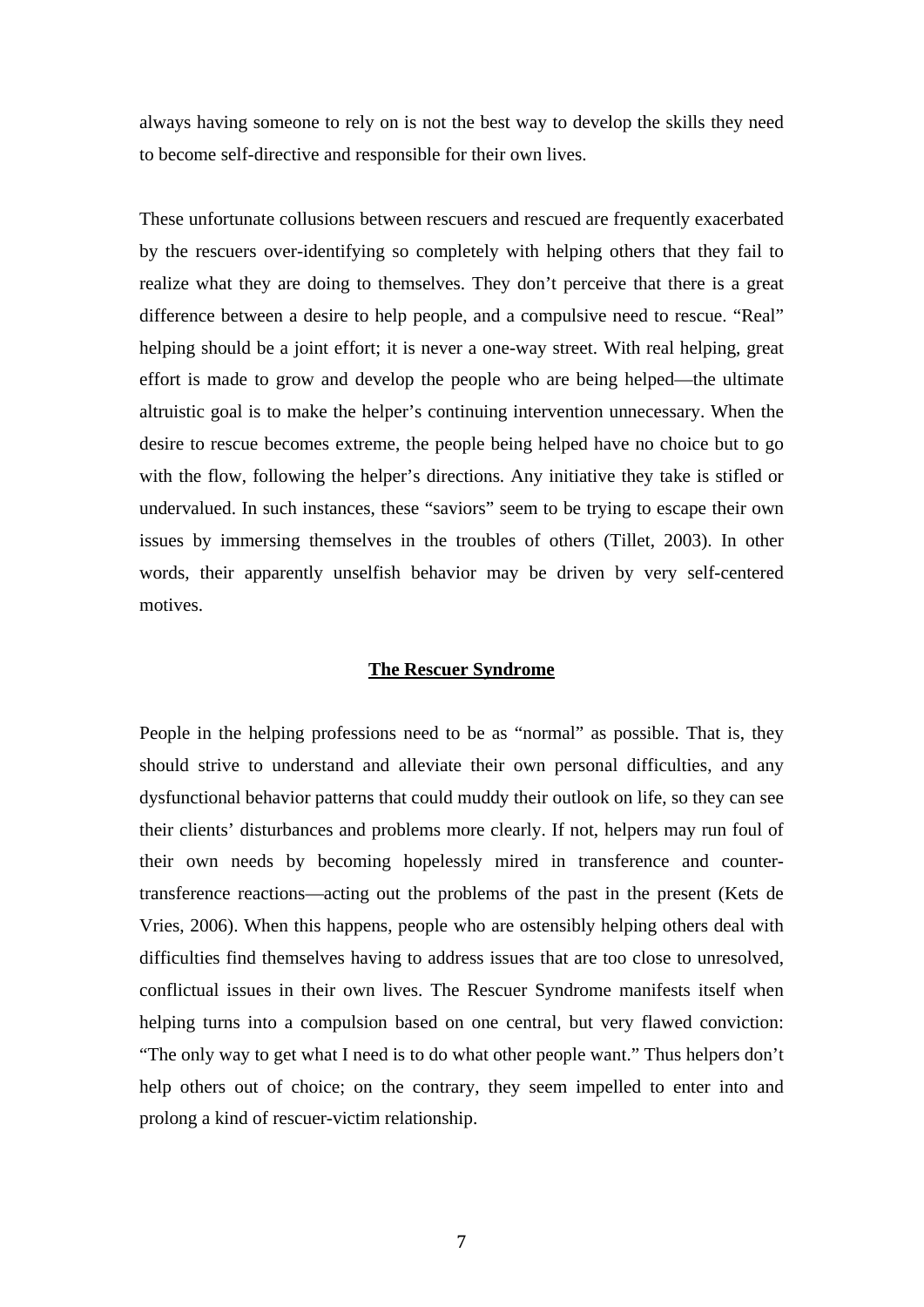Many of us have lifelong practice in reflexively attuning to others' needs. Risk enters when a conscious, caretaking response transmutes into an over-learned, compulsive reaction. It is probably fair to say that people suffering from the Rescuer Syndrome are suffering from an addiction, in the same way as eating, smoking, drug taking, alcohol, or sex can become addictive. To outsiders, rescuing behavior can resemble some kind of heroic martyrdom. However, there is an upside to it. A closer look at its underlying dynamics may reveal that acting in this way gives rescuers an excuse to avoid dealing with their own problems.

Paradoxically, the more rescuers demonstrate to all and sundry their talent for solving other people's problems, the more problems will be presented to them. Although these requests may make them feel wanted, eventually they become too much of a good thing. Deep down, rescuers are participating in activities that they don't really want to do any longer, but they fear upsetting others by saying "No."

A disproportionate need to be liked—to be seen to be helping—is usually related to a shaky self-image. Rescuers fear that looking after number one will be perceived as unkind, uncaring, and selfish. For them, saying "No" is associated with ending a relationship; "others" will become angry or reject them. Their wish to be liked makes it very hard for rescuers to set limits to others and maintain appropriate boundaries.

There is also a sense of immediacy in the way rescuers like to help people. Although there are often no instant solutions to the problems that are presented to them, rescuers often feel inadequate if they don't provide concrete, even instant advice. Unfortunately, in their zeal to be helpful, they may create new difficulties, even going so far as imagining that everyone they encounter has problems. They add to their own misery with feelings of guilt for not accomplishing the unrealistic goals they tend to set for others.

In many situations, all that people who ask for help really want is to be listened to they do *not* want to be told what to do. Providing immediate solutions may not be the best thing to do. Rescuers have forgotten that the purpose of helping is to help others discover their own course of action.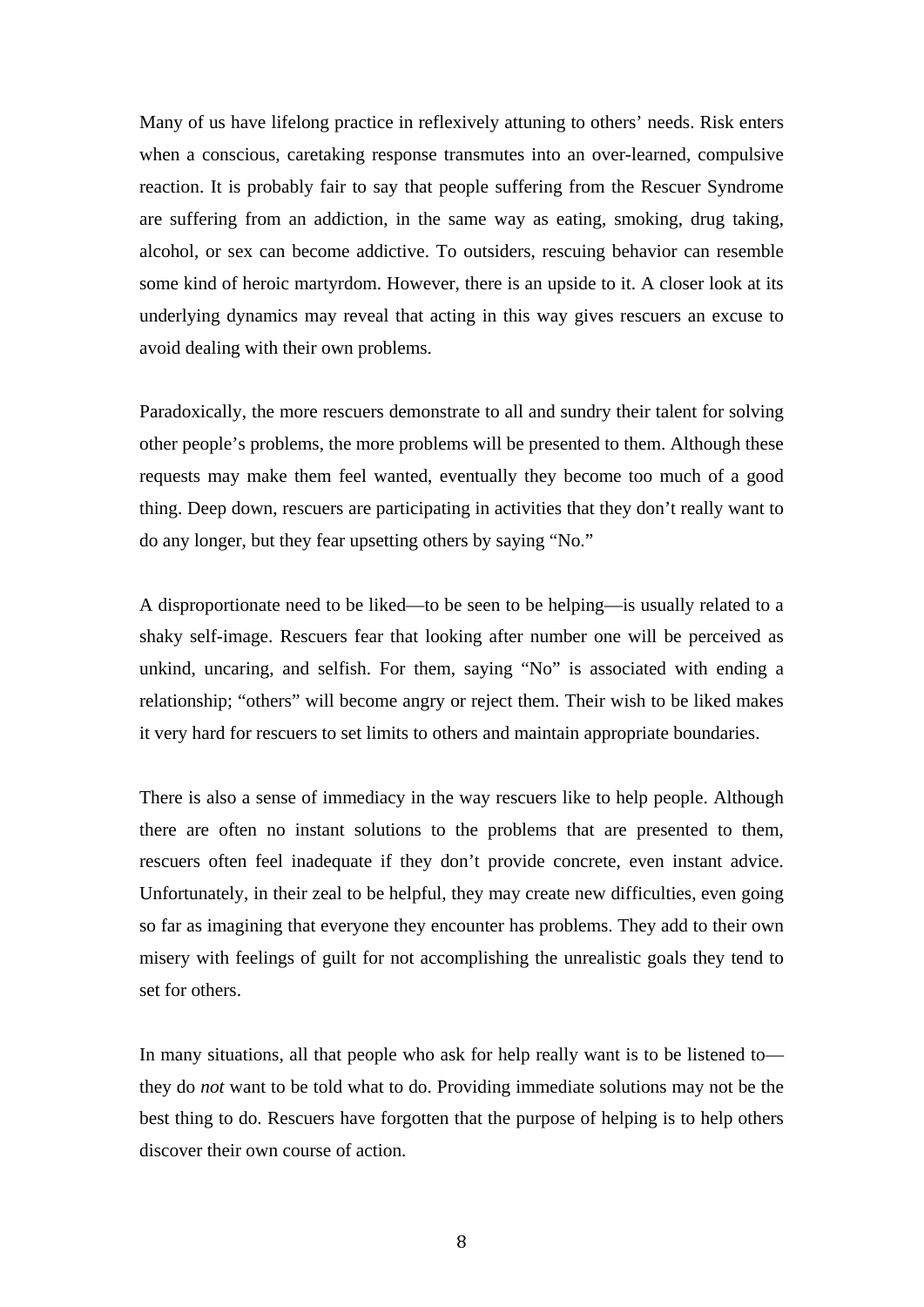#### **The Rescuer Syndrome in leadership coaching**

I remember a an executive coach telling me how she would call the office of one of her clients to tell them that he was sick, while in fact the client was a binge drinker and had such a bad hangover he was unable to work. This is the kind of help that goes above and beyond normal caretaking behavior. This particular interface between coach and coachee is an example of co-dependency. The behavior of the coach is helping to maintain the client's destructive or dependent behavior. When I asked the coach why she did this, she explained that her client had repeatedly told her that he couldn't manage without her and that he always felt much better after she took care of problems for him. The coach said the man was one of her best clients—and it is not difficult to understand why. This example may appear extreme, but in my experience as a supervisor of executive coaches, it is actually all too common.

All relationships have something of a co-dependent quality. We are all dependent on each other, and many situations of co-dependency are not dysfunctional. In healthy relationships, there will be a sense of reciprocity. In some cases, however, codependency takes on a more serious emotionally destructive form (Mellody, 1989; Gordon and Barrett, 1993), with individuals developing an "addiction" to maintaining one-sided relationships. Genuine caring is fulfilling, while co-dependent behavior is draining. When co-dependency occurs, the caring party feels frustrated, unappreciated, and even mentally and physically exhausted. But at the same time, the caregiver is unconsciously seeking validation of the efforts he or she is putting into the relationship.

Ineffective or even harmful co-dependency is a frequent but under-diagnosed problem in coach-coachee relationships. When it occurs, we may see the Rescuer Syndrome in full flight: The thoughts, motives, and actions of the coach will begin to revolve around the coachee, to the detriment of coach's mental well being. An addictive *relationship entanglement* has formed. The identity of coach and coachee slips toward fusion. They find it difficult to see themselves as separate selves. Some coaches will even continue to work with a coachee after the formal contract ends, without pay.

To complicate matters, coaches with co-dependent tendencies are drawn to highly needy people. And although—at least initially—the interaction with these people may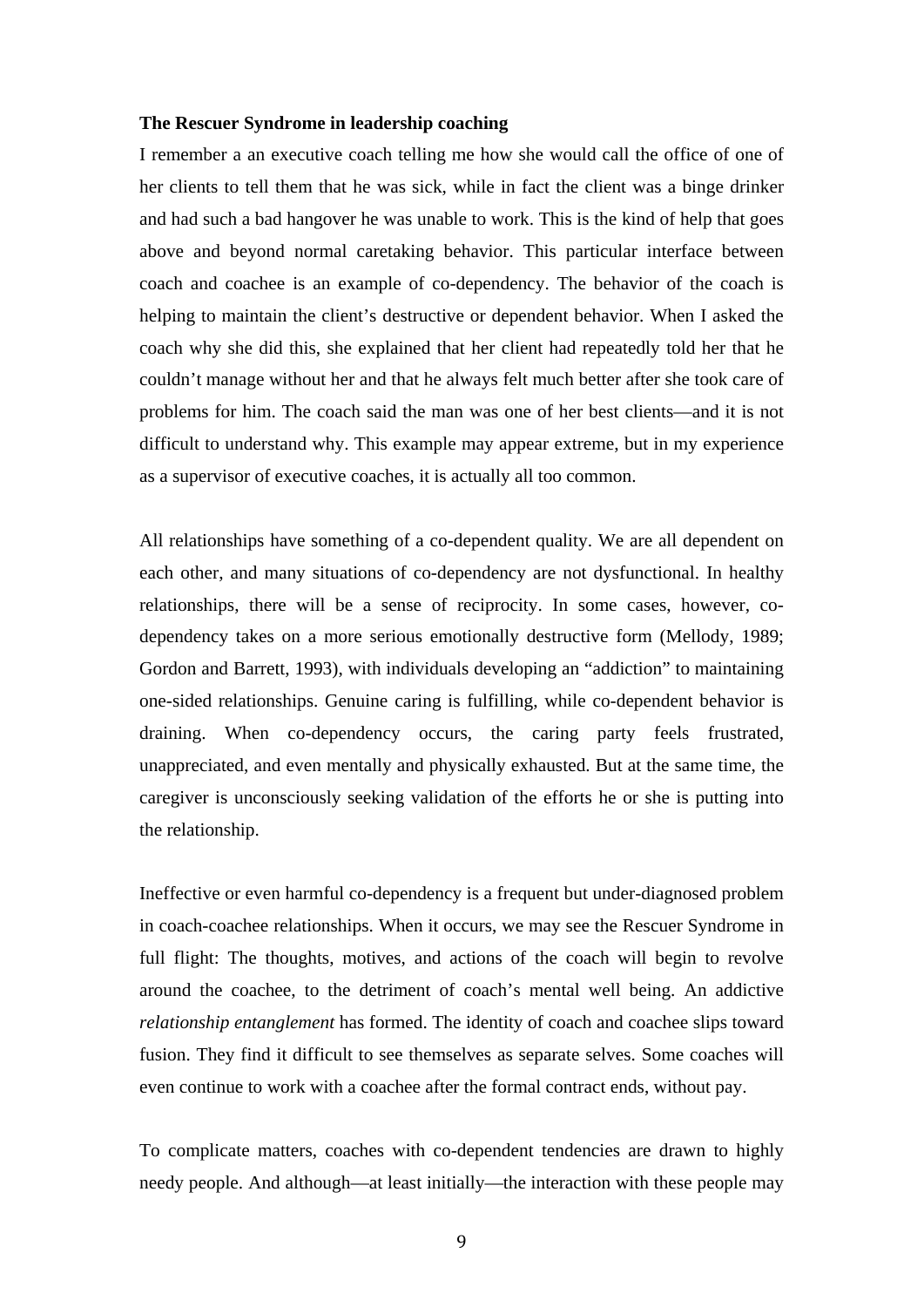be gratifying to both parties, this will not last. Rescuing never results in permanent solutions for dependent people. Most people asking to be rescued are usually rather passive. Although they seem receptive, they fail to follow up on good advice, and take very little or no action. They always find excuses for not doing what they are supposed to do, adding to rescuers' feelings of helplessness and aggravation.

For various (probably unconscious) reasons, some people who ask for help operate under the assumption that the world owns them a living. They are entitled to be helped; it is their birthright. Sadly, the Rescuer Syndrome can be the biggest obstacle to helping these dependent people resolve their conflicts. Rescuers give these people the opportunity *not* to rise to the occasion and far too often there is stalemate in their interactions.

An additional complication is that rescuers appear uncomfortable in equal relationships; ironically, they may even become anxious when the people they have been helping get their act together, and no longer want their help. When this happens, rescuers immediately look around for someone else they can "save."

Most coaches discover that balancing their needs with those of their clients is like walking a tight rope—an extremely delicate balancing act that requires mindfulness and precision. Although we all have behavior patterns that prevent us from being fully effective, people suffering from the Rescuer Syndrome have blind spots that prevent them from being truly effective. Furthermore, some may have so many rescuing projects that they lose their sense of priority and end up paralyzed.

# **Rescuer burnout**

With too much helping going on, the helper may be faced with diminishing returns. The emotional labor associated with helping drains energy (Edelwich and Brodsky, 1980; Lakin Phillips, 1983; Hale, 1997; Thompson, 1998; O'Halloran and Linton, 2000; Miller, 2001). It results in a progressive loss of idealism and purpose. Coaches who find themselves in this position become cynical, tired, and apathetic. Their positive outlook and work effort are compromised. Worse, they may unconsciously contaminate their coachees with their own sense of failure and burnout.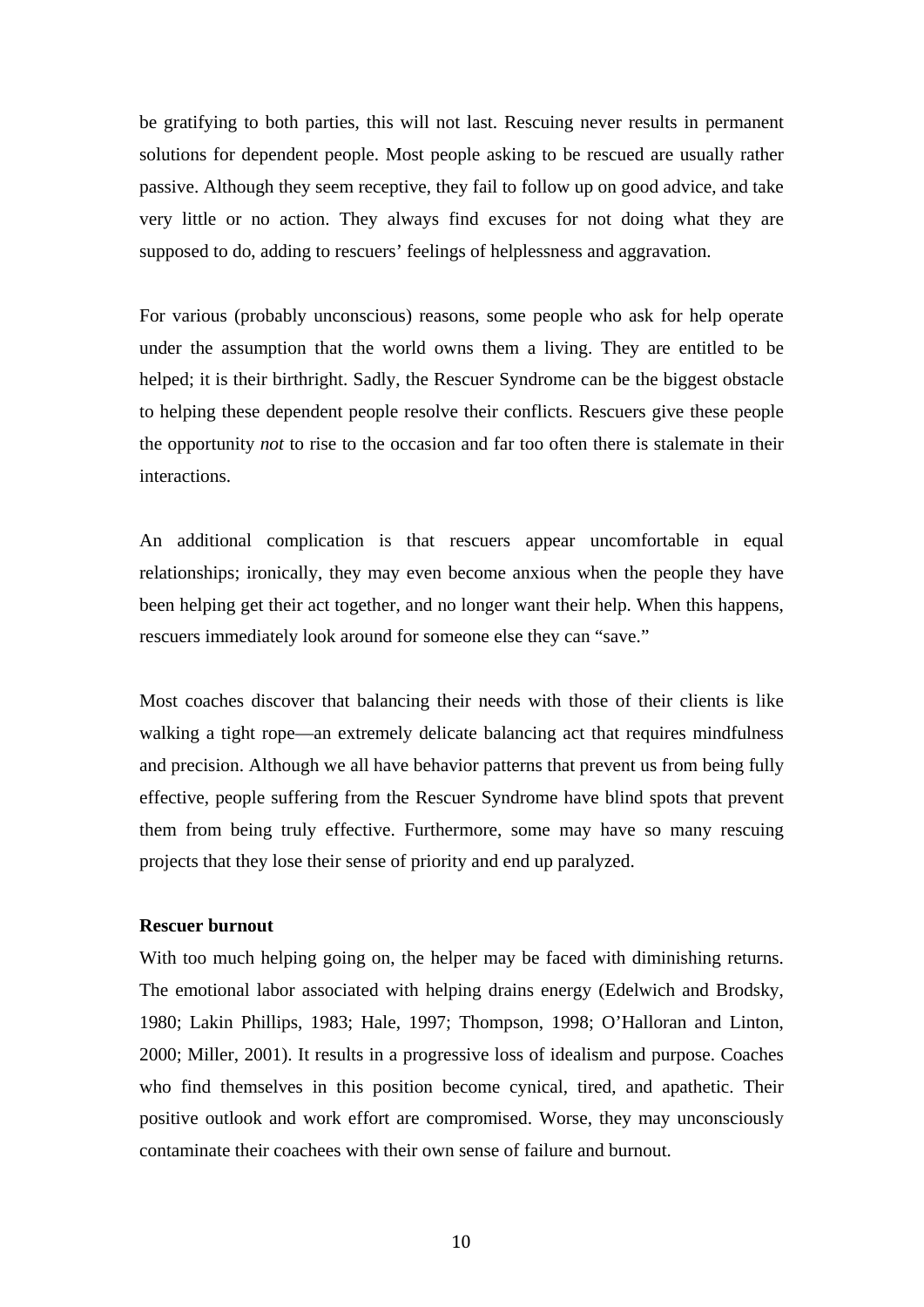Rescuers feel that, at all costs, they need to suppress or reframe their own negative qualities, such as anger, selfishness, greed, rivalry, envy, spite, and vindictiveness. The exertion this requires is extremely tiring. While they may display a positive exterior, under the surface there will be a lot of resentment about the show they have to maintain. And their exhaustion is compounded by the negation of their own needs and their unwillingness to take time out to revitalize their own energy.

Rescuers' frustration and disillusionment are increased by their feeling that they don't receive the gratitude they deserve. It may cross their mind that the people they are trying to help don't really appreciate what they are offering, or worse, don't seem to want to be helped. Eventually a point is reached where rescuers fear they are no longer doing anyone any good.

Other indicators of rescuer burnout are feelings of guilt and self-hatred associated with less interest in rescuing people. Rescuer withdrawal is symptomatic of this state of mind. There can also be an increase in "projection"—rescuers start blaming the people they are supposed to help for various misdoings.

Eventually, rescuers (having become increasingly desperate) may reach the point where they terminate the rescue missions that are stalling. They may even deny and conceal the problems of their troubled client in an effort to find a way out. While this is going on, anxiety, emotional detachment, or depression are common. Substance abuse is not unusual. The chronic stress they are exposed to manifests itself in physical problems, including high blood pressure, diabetes, back age, digestive disorders, and a compromised immune system (Payne and Firth-Cozens, 1987; Heim, 1991; Ramirez et al., 1996). These physical stresses may even reduce the life expectancy of rescuers.

Apart from these psychological and physiological problems, people suffering from the Rescuer Syndrome may also lose a sense of boundaries. By acting out some of their own fantasies with the people they are supposed to help, they may find themselves into other kinds of trouble. In any form of therapeutic situation—including coaching—there is always the temptation to engage in unethical behavior. Sexual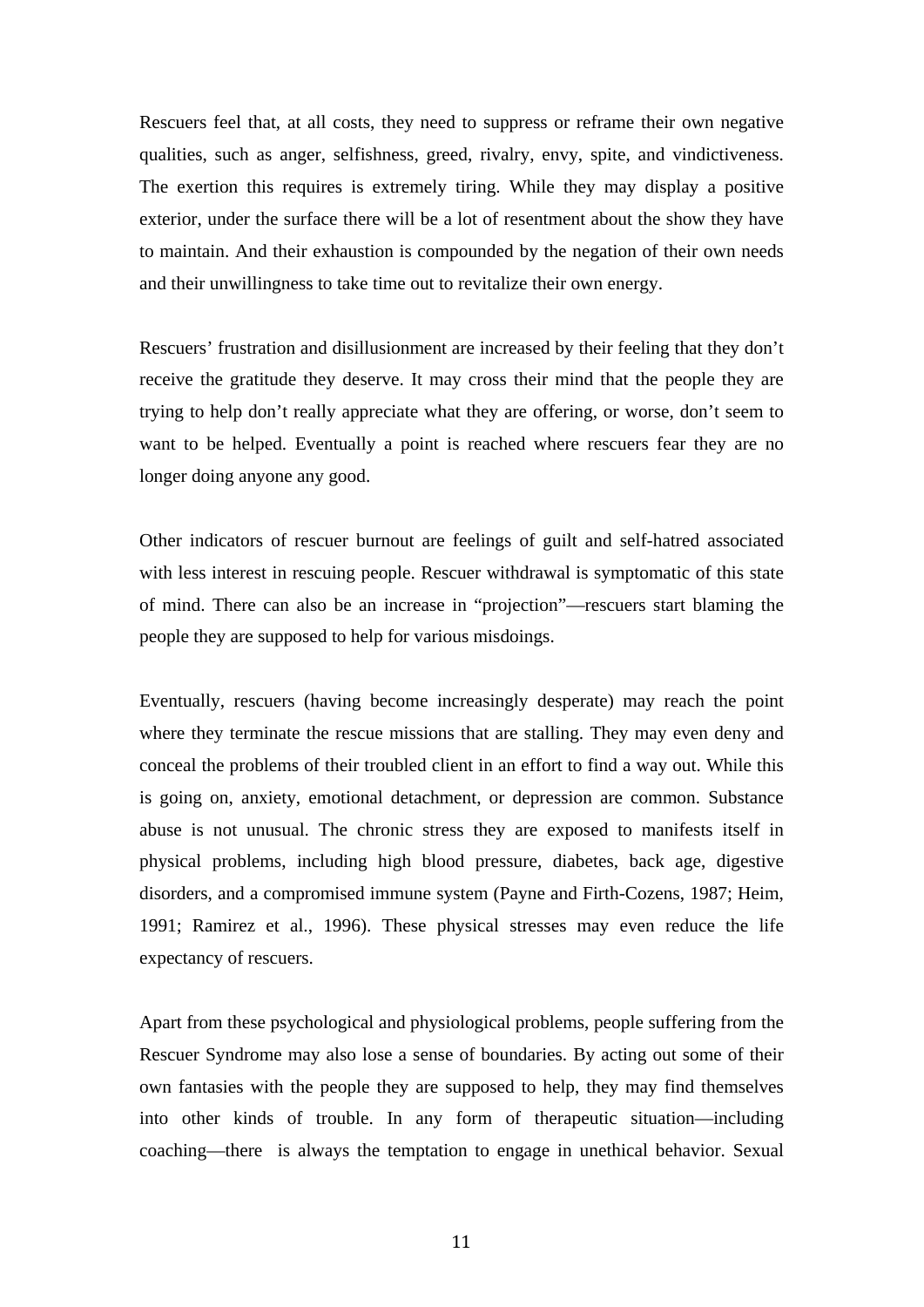transgression is a major hazard. People in the helping professions should never forget that, as helpers, they wield extraordinary emotional powers.

#### **Through a glass darkly**

Executive coaches would do well to recognize the inner forces that motivate them to help others. To be truly helpful to their clients, they need to have a high level of awareness of their own emotional needs and behavior patterns. They must acknowledge that their state of mind will affect the relationship they have with their clients, for better or worse. This doesn't mean, however, that people in the helping professions need to be perfectly well adjusted, free from any form of dysfunctional behavior. If that were the qualification for entering the profession, very few would ever qualify.

To understand why people are prone to the Rescuer Syndrome, we need to access the unconscious areas of our lives and make sense of the nature of the interrelationship between the self and the other, especially the intensity of the bonds between caretakers and infants (Bowlby, 1982). Children who are securely attached have received consistently warm, sensitive, and responsive care from their primary caretakers. From such experiences, they develop internal working models of the other, knowing their caretakers will always be there for them when needed. Consequently, they grow up secure and confident with a healthy sense of self-esteem (Erikson, 1956). But for children whose caretakers are unavailable or needy the outcome can be very different.

#### **Dysfunctional family scenarios**

The typical childhood experience of people who come from dysfunctional families can vary from neediness, addiction, and neglect—where children have no choice but to take on the parenting role (and in the process lose touch with their own needs)—to families that may look loving and stable from the outside, but in which striving for perfection has created a rather claustrophobic, intimidating environment.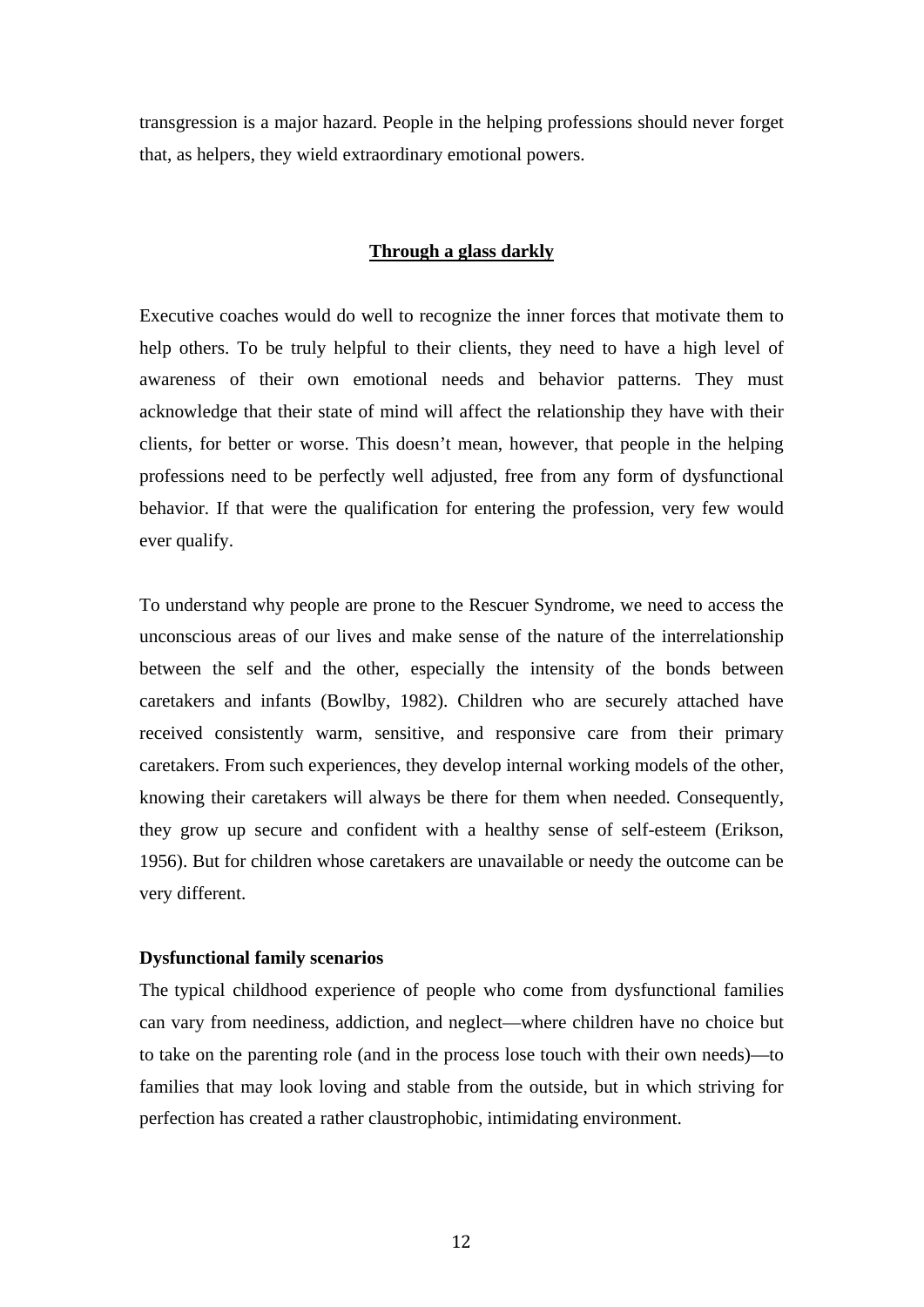In the first scenario, we find families where needy primary caretakers were unable or unwilling to care for the developing child. The parents responded unpredictably to the children's needs (i.e. with rejection, irritability, or hostility). This type of parenting did not provide children with the attention, warmth, and responsiveness they needed. Instead, it was the parents who needed care. Children living in this type of family grow up thinking that their opinions, needs, and feelings are unimportant. They never feel they were significant to their parents or really loved. They become premature caretakers.

People from families like these find it exceedingly difficult to ask for help from others; they see asking for help as a very selfish act. Because of their unsatisfactory early attachments, they try to repair a damaged sense of self in adulthood by taking on the role of rescuer (Bowlby, 1982; Ainsworth et al., 1978). This is a way of working through painful childhood experiences that have never been resolved. It is little wonder that people with this sort of psychological and emotional hinterland turn taking care of others into a life-long quest and see it as a way to obtain some kind of recognition. Unsurprisingly, the helping professions become a right fit for these people.

The second scenario is families where love must be earned. Although outward appearances suggest that the interpersonal dynamics in these families are quite harmonious, the reality for the children growing up in them is very different. For them, being loved depends on being "good," pleasing their parents, and living up to their expectations. The rigid conscious and unconscious rules and beliefs that have been spelled out for them leaves little or no room for their individuality. Children in these families don't feel loved for who they are, but for what they do. Their early experience of parental love as conditional turns them into approval addicts as they grow older. As adults, they are still trying to live up to their parents' expectations and their ways of behaving continue to reflect those spoken and unspoken rules. They have an intense desire to put right the perceived wrongs of the past, trying to repair what has been done to them. Their striving to be perfect hides their great and real need to be accepted and recognized. Whatever they do, however, they never feel good enough and continue to feel inadequate, flawed, and inferior.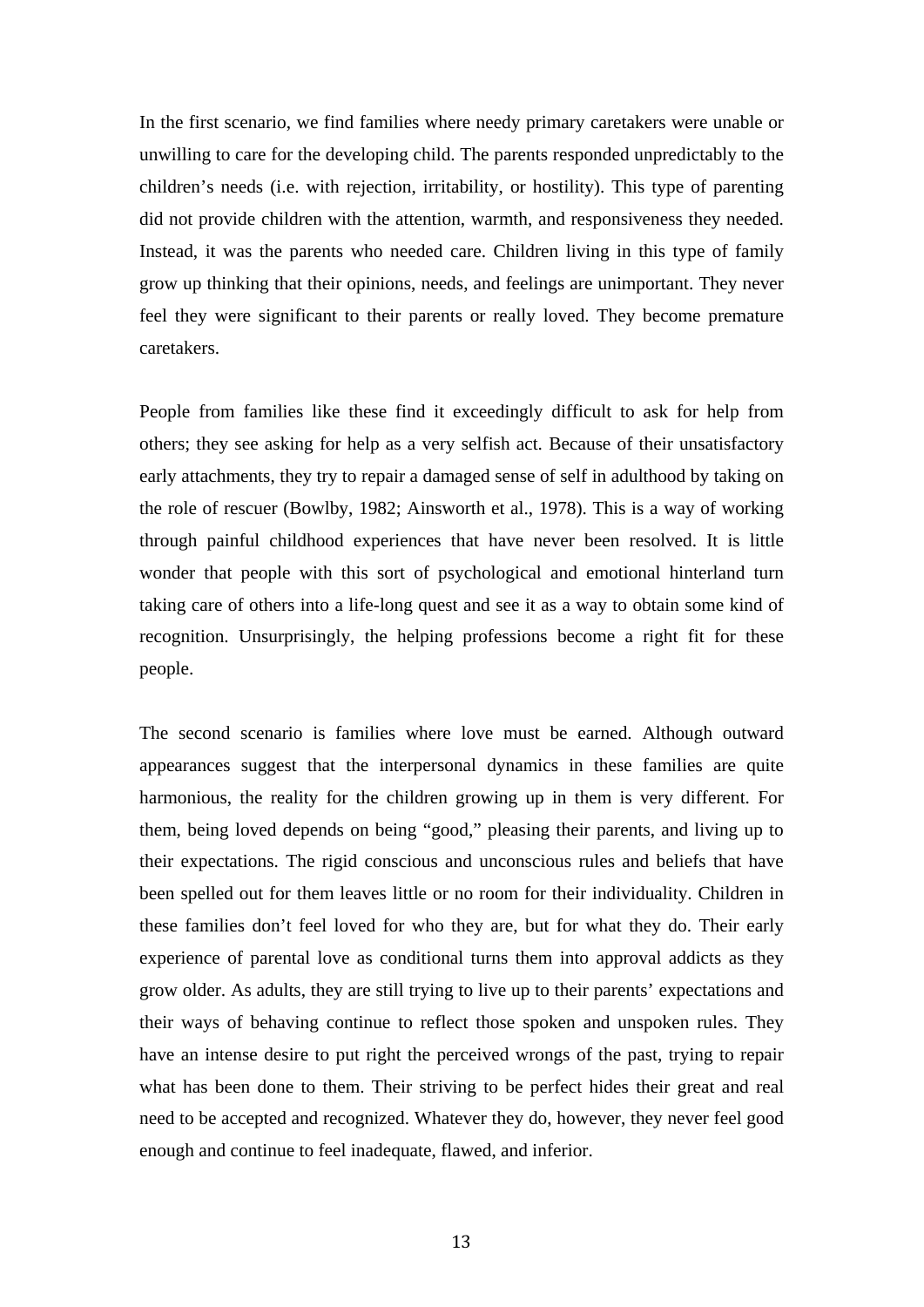Children from these specific family constellations learn to believe that the only way they can enter a relationship is through self-denial, suffering, and sacrifice. Exposure to this kind of parenting means they grow up with the feeling that what they want doesn't matter—their own desires and needs are unimportant. Taking on the "savior" role in their families meant attending to the problems and concerns of the other family members.

Choosing to work in a helping profession is a way of dealing with the feelings of anxiety or impotence associated with having to deal with physical or emotional dysfunction or even death within the family (Feifel et al., 1967; Pfeiffer, 1983; Gabbard, 1985). Relieving pain may become a means of redemption. Unfortunately, the defective child-rearing practices helpers were exposed to in their early life, they have not developed the healthy sense of self-esteem needed for mature functioning. This may mean that they engage in pseudo-altruism, which characterizes many joyless and self-denying martyrs with severe masochistic and narcissistic pathology. Their compulsive caretaking and self-sacrifice can be interpreted as a defense against their anger, envy, and need to control other people (Seelig and Rosof, 2001).

Psychotherapists are a prime example of a helping profession—and many surveys indicate that a large number of psychotherapists, when growing up, felt a responsibility to care for physically or emotionally challenged family members. The death of a parent frequently seems to be part of this troubled family scenario (O'Connor, 2001). Childhood difficulties, especially in the areas of attachment, caregiving, and illness, created a compulsion to care of others—a defensive reaction to feelings of anxiety, impotence, or isolation.

Helpers from these backgrounds try to remedy the emotional neglect they experienced in childhood by giving to others the care and attention they wanted but lacked. This compulsion has been termed "helping profession syndrome," and is a pattern that contributes to a "severe deficit in the emotional balance of payments" (Malan, 1979, p.139). Adopting a rescuer pattern becomes their way coping with the stresses associated with the physical or emotional issues of family members when growing up. Because of the emotional struggles they experienced, they can be quite effective in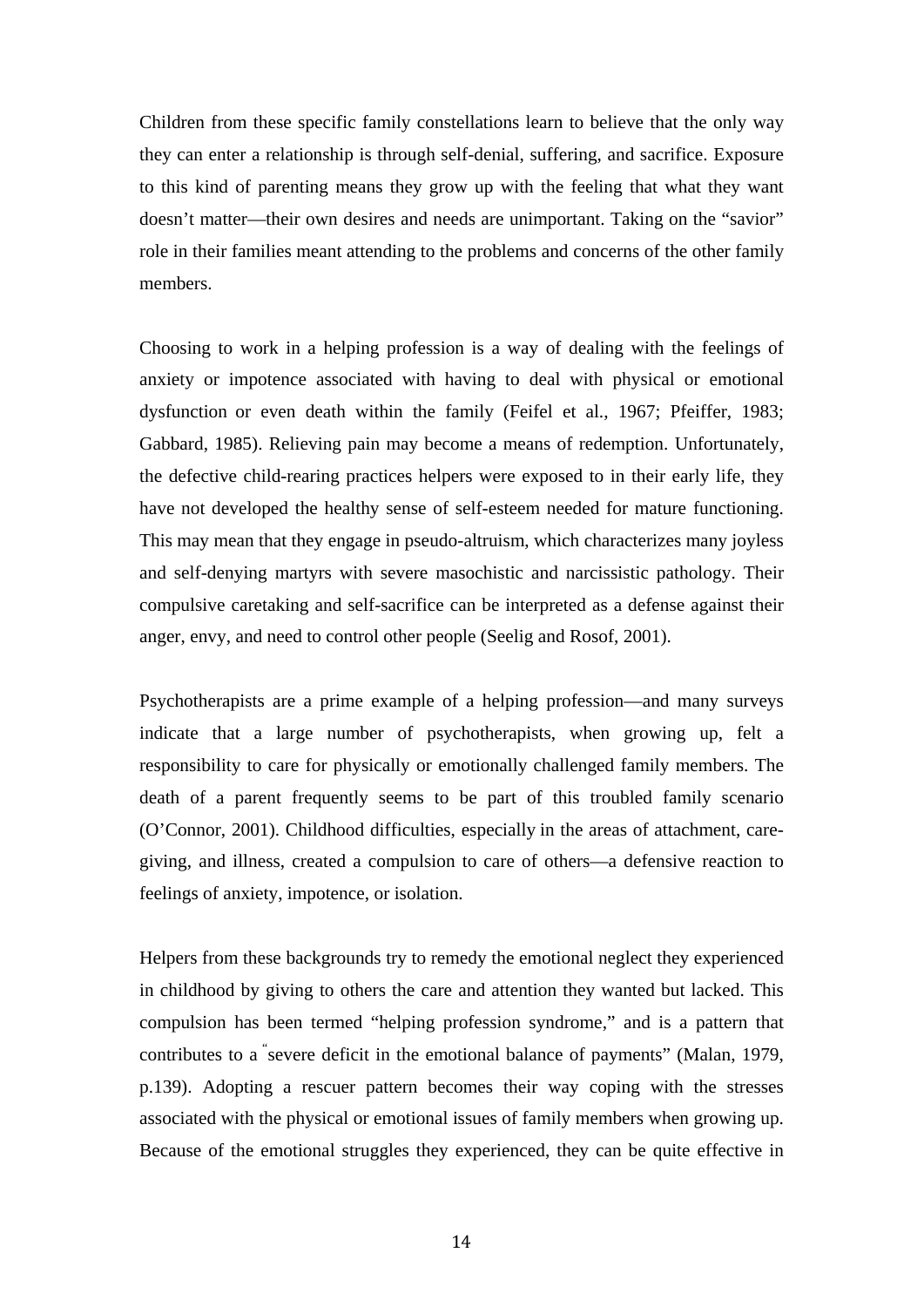healing others. Often, wounded (but self-aware) healers—more so than well-adjusted helpers—can authentically help others, notwithstanding their need to help themselves.

But, as with many things, there should be limits, even in the helping world. Too much helping—fueled by troubled childhood experiences—can put these people on a highly self-destructive course. Studying the childhood scenarios common to these people, we can see that the choice of a career in the helping professions has a Janus aspect. In the first place, the choice means that people continue a pattern of behavior they have learned in childhood. Second, this way of functioning can is a form of defensive projection. In many instances, helpers have an unconscious identification with their client, based on projection of their own unmet emotional needs. When this happens, the distinction between the helper and the person needing help becomes blurred: The latter becomes a narcissistic extension of the former. Assuming this role may be the result of the kind of role models that were perceived as inspiring and helpful during the rescuer's formative years.

# **Ghosts from childhood**

As adults, helpers with such a past are still troubled by the ghosts of childhood as these difficult, early life experiences create distorted assumptions of themselves and others. Cast in the role of helper in childhood, and with few emotional resources, they may be left with feelings of guilt for not having helped these ghosts from their past adequately.

Rescuers often operate on the basis of a number of faulty assumptions For example: "I should always be helpful and try and please others. If not, bad things may happen"; "I should always be happy, and never show any negative feelings toward others"; "My self-worth depends on what other people think of me"; "Unless I do what other people want, I will be rejected." Frequently, this compulsion to help—to please others—is maintained by the many "musts" and "shoulds" that linger from childhood. But these musts" and "shoulds" become terrible drivers. These helpers become addicted to other people's approval, but to no avail. They never feel pleased with themselves; they never reach their self-imposed standards; and although there is a lot to be said for setting high standards, striving for perfection is another matter altogether. It sets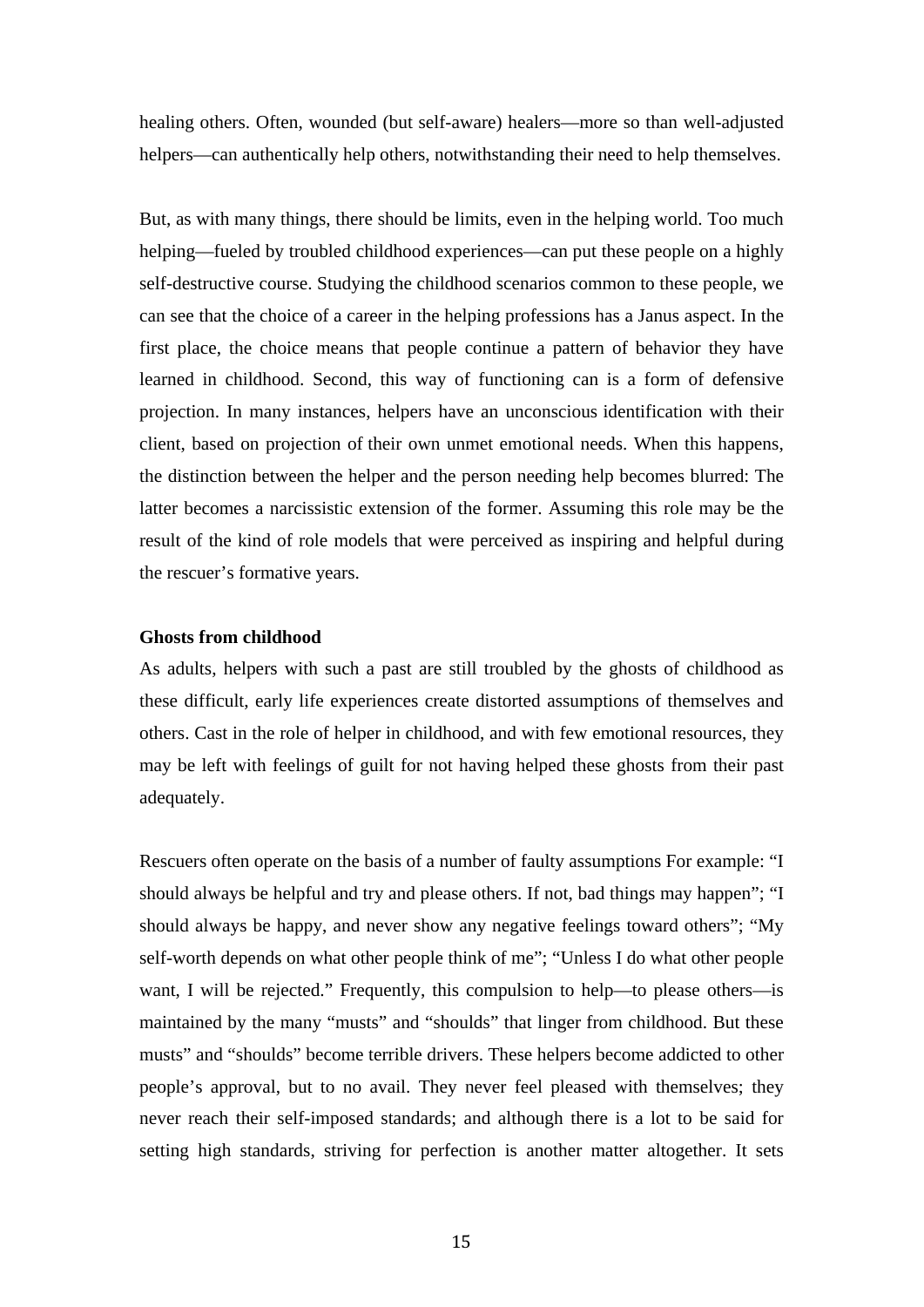people up for failure. And so people suffering from the Rescuer Syndrome enter a self-perpetuating stress cycle.

Although the scripts that rescuers followed in early life may have been helpful at the time, they become dysfunctional in the present. If rescuers were to look deeper into their driven behavior, they might discover that they are repeating themes from old, unresolved family dramas. All too frequently, while their heroic actions may take the form of slaying their clients' metaphorical dragons, their real goal (usually beyond conscious awareness) is slaying the dragons from their own past. A deeper analysis of rescuers' inner theater may reveal that their choice of client, and that the way they treat them, often repeats (symbolically) the same kind of distress that they themselves experienced in childhood. And ironically, it is often the rescuers who are far more troubled than the client. Their scripts have turned into restrictive liturgies, limiting their sense of freedom. They have yet to learn that being "nice" is not a magical formula that provides protection.

Rescuers have also difficulty getting in touch with their own emotions. The needs and moods of others are all that matters. This attunement to others' needs may go so far that they no longer know what they really want or need themselves. Sometimes, they don't even know what to think or feel. No wonder that so many rescuers find it hard to describe themselves or their feelings. Worse, rescuers experience intense stress, feelings of inadequacy, and low self-regard because they persist in looking for "redemption" by helping others—the old script they follow tells them that doing things for other people will guarantee their love and respect. Instead, they may be setting themselves up for use and abuse.

The modus operandi of rescuers is pleasing other people. But by caring and helping others, at their own expense, they risk becoming a caricature of themselves. When rescuing others becomes the main driver, there can be unhealthy consequences for the giver, the receiver, and relationship as a whole. Trying to meet others' expectations only contributes to self-destructive or unduly self-sacrificial behavior. Rescuers may do more harm than good and prevent people who are looking for help discovering salient issues on their own.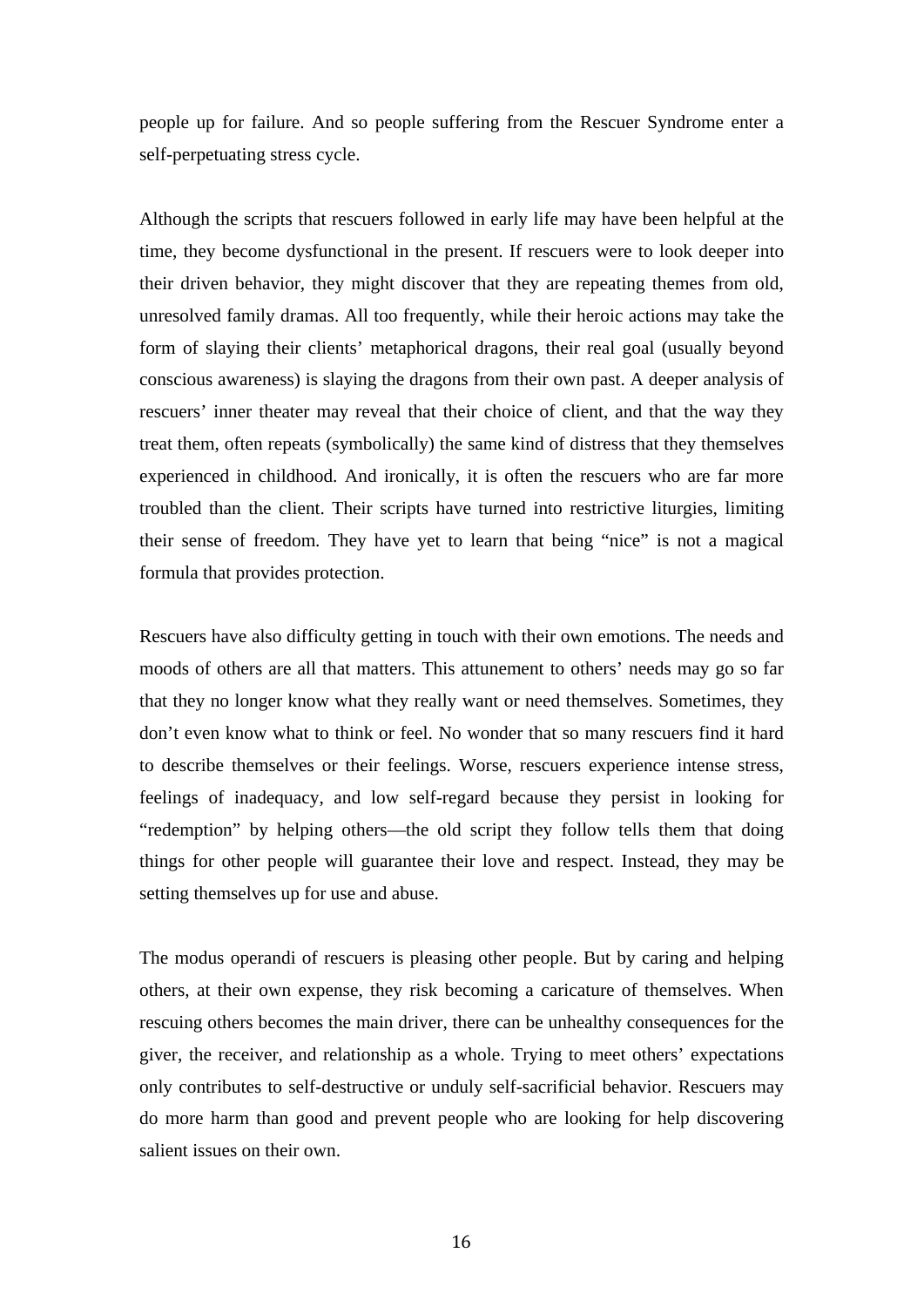I should point out that it can be perfectly all right to want to feel appreciated for what we do for others. The danger is when people feel *compelled* to seek appreciation and recognition as the *only* way to feel worthwhile. This is a lose-lose situation. Coaches, for example, are on very shaky ground if their self-esteem depends exclusively on their clients. Rescuers are driven to seek constant nourishment—a desperate search that can turn into a mission impossible.

Before they embark on their rescue missions, people suffering from rescuer syndrome would do well to examine their own life situation. They need to find out why they do what they do. They should ask themselves where the need to help people comes from. They need to recognize transferential processes—the acting out of specific scripts that once may have been appropriate but may no longer be valid. Making sense of these scripts can provide insights into why their motivation—and may help them to do something different. Ultimately, if rescuers fail to obtain insight about their inner theatre, rather than repairing their sense of self, they will be left with a sense of defeat.

# **Managing rescuer syndrome**

There is a painfully funny joke about someone suffering from the Rescuer Syndrome. One day, he was driving on a mountainous road and hit a patch of ice. As the car slid off the road into a deep ravine, one of his clients' lives flashed before his eyes. People suffering from the Rescuer Syndrome need to find new ways of relating to others. The question becomes what assistance can be given to move these rescuers beyond their destructive fixer mode?

# **Assessing the degree of contamination**

A good start to tackling the Rescuer Syndrome is to identify the degree of individual contamination. Executive coaches need to find out whether this label could be applied to them.

For this purpose, it will be helpful to reflect on the following questions, and determine their relevance. The questions are a quick way of assessing the degree in which you (the reader) fall into the rescuer trap. *Please work through each question*.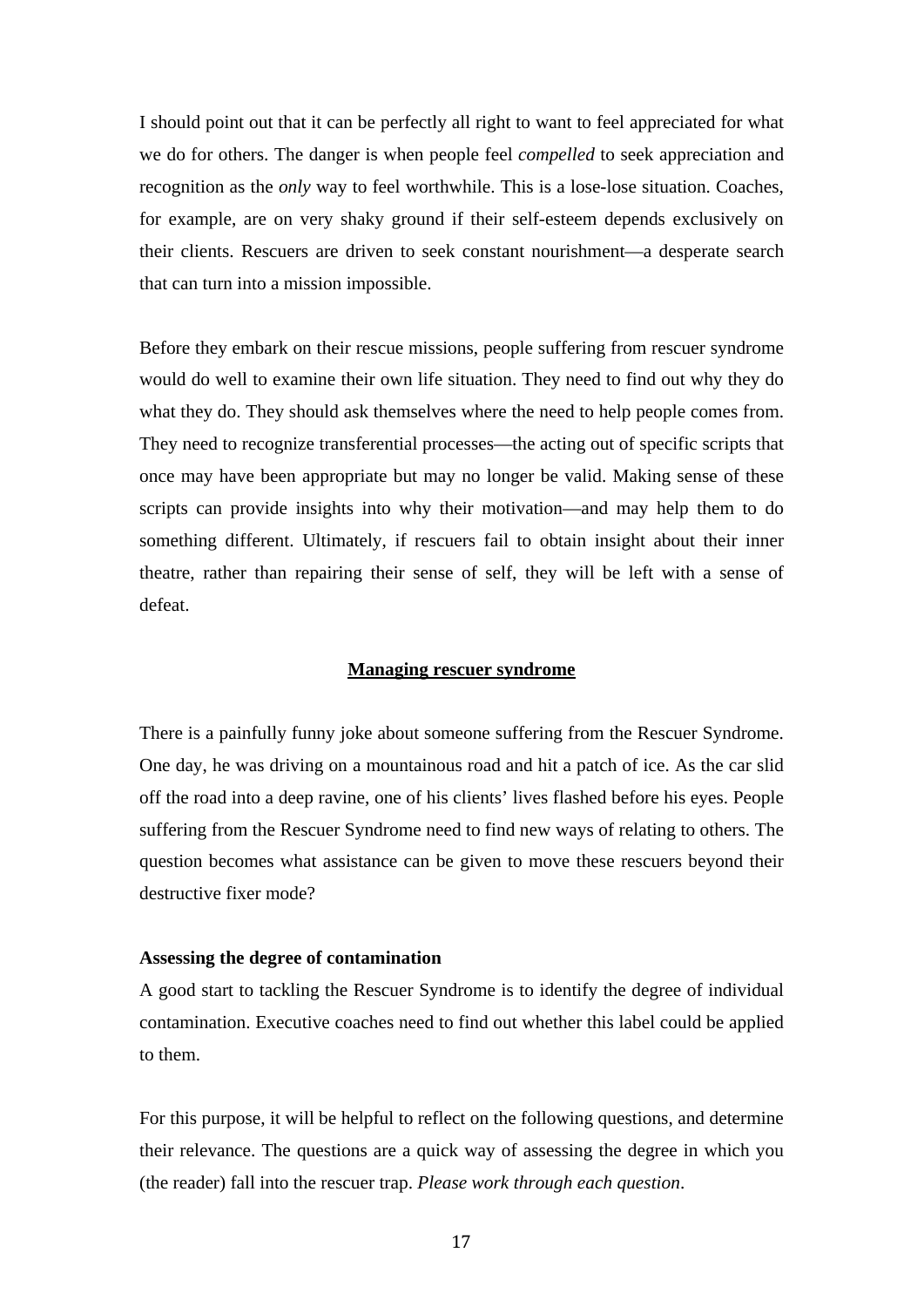# *Assessing the intensity of rescuer syndrome*

- Is it hard for you to make time for yourself?
- Is it difficult for you not to respond to anyone in need of help?
- Do you find yourself always willing to help people in need?
- Do you have a tendency to take responsibility for people who are in trouble?
- Do you become enmeshed in the problems of people you believe need to be rescued?
- Are you often unable to stop talking, thinking, and worrying about other people and their problems?
- Do you have a tendency to help everyone around you, whether they ask for help or not?
- Do your coachees sometimes feel like family members?
- Do you continue to work with coachees on an informal basis after the contract ends?
- Do you feel uncomfortable receiving help from other people?
- Does your life often feel out of control because you simply can't say no?
- Do you always worry about what other people think of you?
- Do you feel more worthy as a human being because you have taken on a helping role?
- Do you feel safest and most comfortable when you are giving to others?
- Do you feel guilty when you are unable to solve another person's problems?
- Are you inclined to make decisions for a person in trouble?
- Do you find it difficult to set boundaries when people put demands on you?
- Do you make excuses—explicitly or implicitly—for the person you are helping?
- Do you feel unfulfilled or anxious when there is no crisis to solve?
- Do you sometimes feel anger and/or resentment to be giving all the time?
- Do you sometimes feel taken advantage of?
- Do you feel resentful when others are not grateful enough to you for your efforts at rescuing them or fixing their lives?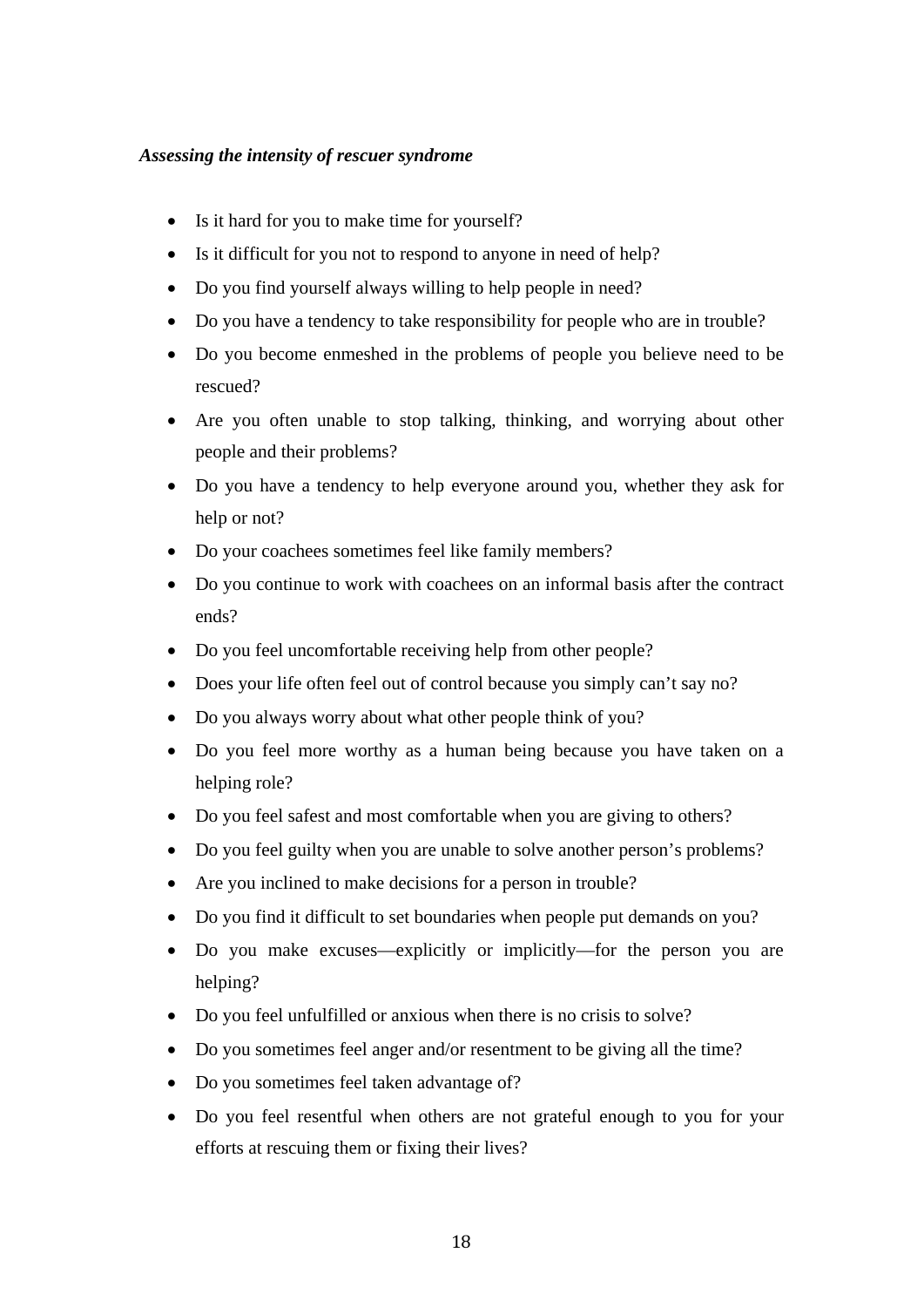- Does constantly helping other people leave you mentally and physically exhausted?
- Did you grow up in a family with a lot of emotional chaos?
- As you were growing up, did you think it was your responsibility to keep the family functioning?

Add up the times you agreed with these questions. If the majority of the answers were "Yes," it likely it is that you suffer from rescuer syndrome. If you have very high scores, you may need to take preventive steps to prevent falling into the rescuer trap.

# **Healer, heal thyself**

If leadership coaches suffering from rescuer syndrome want to do something about their problem, the best way to start the healing process is to face it squarely. For someone who has spent a lifetime using denial (a defensive mechanism) to ward off feelings of pain, shame, guilt, or fears of rejection, changing this pattern will not be an easy exercise (Kohut, 1977; Neff, Kirkpatrick, and Rude, 2007).

A combination of group and individual therapy (including couples therapy) will provide an outlet to vent feelings, confront resistances, open up and discuss difficult family patterns and how these dynamics affect present-day behavior. Case meetings, supervision (including peer supervision), and working as a team with clients are also useful opportunities for mutual support, and for obtaining greater insights about personal ways of functioning. These interventions will help to create a new sense of empowerment and forward movement in these people's lives. In the process, selfesteem will be enhanced, helping people suffering from rescuer syndrome to recreate and relearn boundary setting and validate personal needs that went unmet during their formative years.

During this journey toward change, a number of issues need to be addressed. Helpers need to learn to be more selfish; they need to be nicer to themselves. They need to actualize their own dreams and aspirations, rather then constantly focusing on those of others. They also need to learn how to have fun—not always an easy proposition. Furthermore, they need to take stock of the kinds of people they are attracted to. They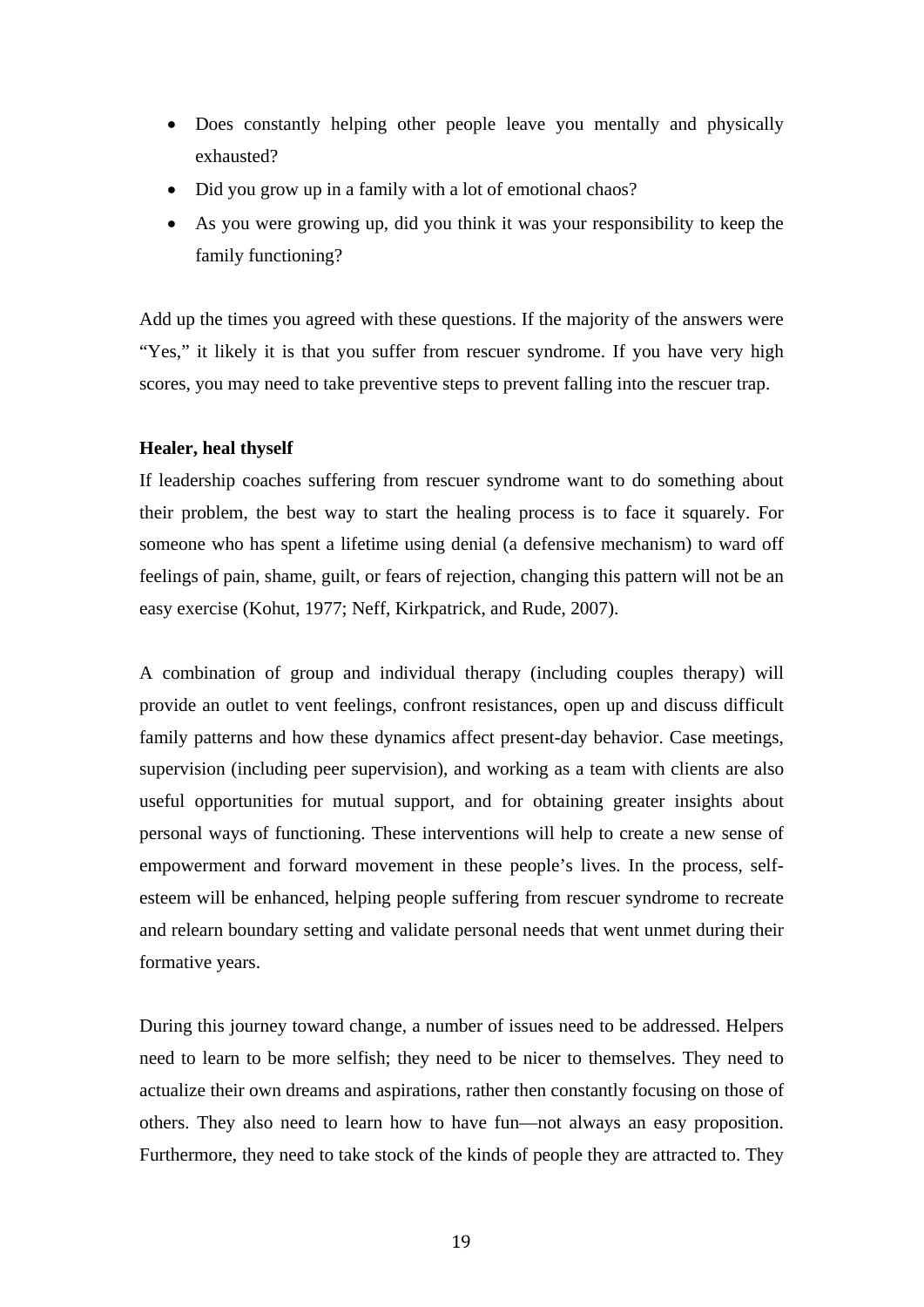have to learn to become detached from the toxic people in their lives—people who are emotionally and physically draining. They need to reflect on the quality of help they can give. Then they should take a serious look at the reasons why they feel compelled to take on a specific client. If they come to the conclusion that they are once again doing it for the wrong reasons—that they are entering a transferential trap, responding at a deeper level to their own problems, not those of the client—they should not enter into such a relationship.

Rescuers will improve their ability to change their default behaviors if they realize that they have been functioning according to a number of fundamentally flawed assumptions. For example, they confuse the act of rejecting a request for help with rejection of the person. Often, this fear is exaggerated, however. If sufficient explanation is given, most people will accept the logic of such a decision. Finally, when rescuers realize that they no longer have to heal the whole world as they were encouraged to do in childhood—a time when they were least capable of doing it rescuers will be not only more effective, but also much happier.

#### **Being a constructive rescuer**

Constructive rescuers are sensitive to the needs of others—within reason. They realize that their efforts to help should not come at the cost of their own health and happiness (Kottler, 1993; Feltham, 1999). Constructive rescuers make clear to the people who come to them for help that they should recognize and accept the consequences of their own troubled behavior.

As constructive rescuers, leadership coaches make it clear to their clients that they own their own life—asking them what they have done to fix their own problems. They make clients understand that they cannot use them as a dump for all their emotional garbage. Helped by the coach, they need to work on their own problems. Constructive rescuers realize that by creating reciprocity in relationships, they will be more helpful than putting others in their debt.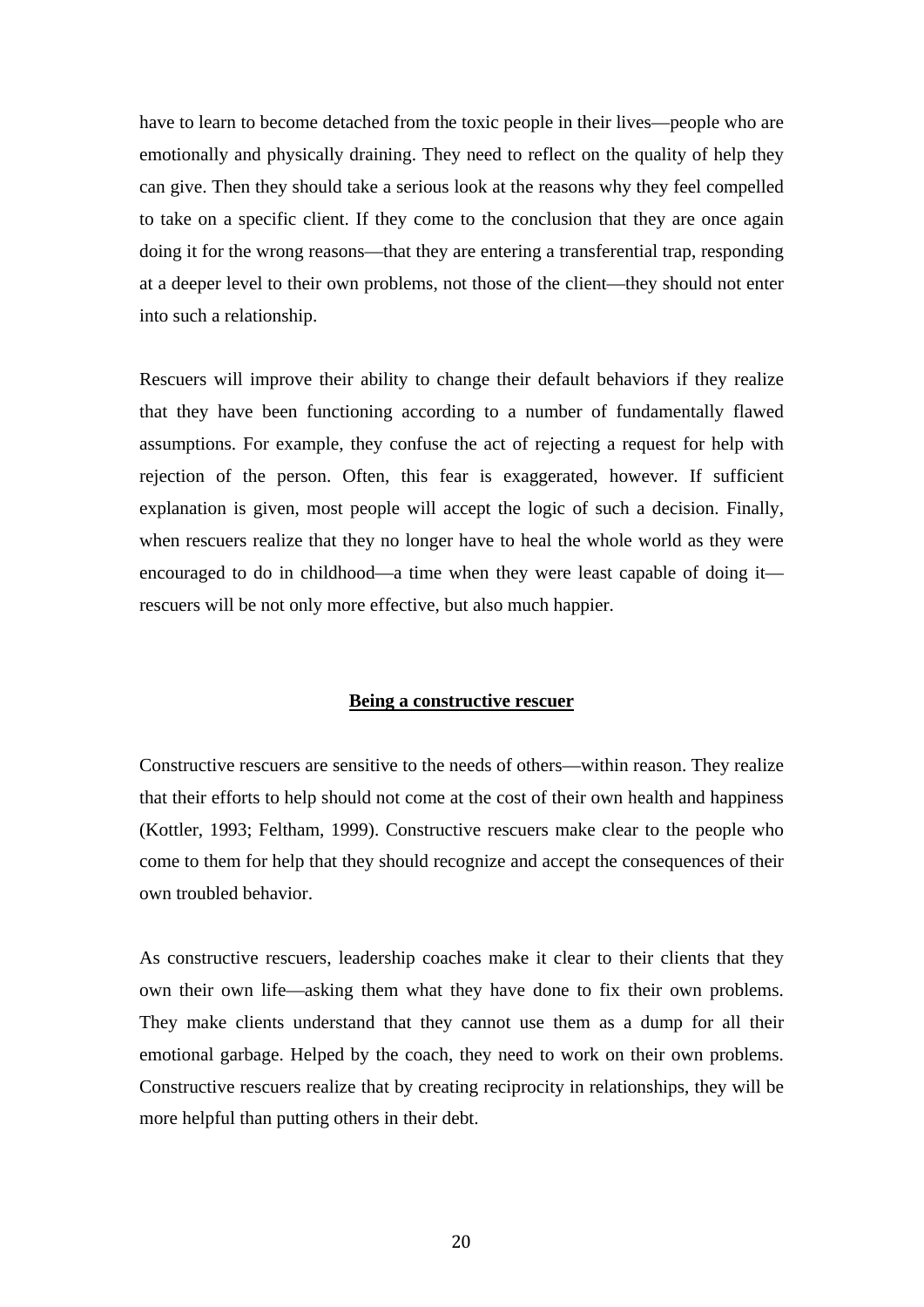Constructive rescuers act as catalysts in the process of helping people solve their problems. Their role is to encourage people in need to face their difficulties honestly. Handing the responsibility for the problem back to the people in need, and viewing the problem more objectively—taking account of transferential processes encourages clients to take ownership of their problem, and work on them to enact change.

Ideally, leadership coaches will have the sort of self-knowledge and objectivity that comes after having undergone extensive self-examination through various forms of psychotherapy. More than others, they need to develop a high degree of selfawareness, and what psychoanalysts would call a deep understanding of the differences between conscious and unconscious processes. They will have the kind of emotional receptivity that creates self-awareness, reflectivity, and non-defensiveness. Using themselves as instruments, constructive rescuers can recognize major themes in the lives of their clients, and, simultaneously, attend to their own thoughts, emotions, physiological responses, and behaviors during these sessions. This is what social and emotional intelligence is all about.

Constructive rescuers are reliable, trustworthy, and discreet—within reason. They are respectful of the people they deal with and have a steady regard for other people's autonomy and reality. In their work, they are able to put their own interests and concerns aside in the presence of their clients. They have an unselfish commitment to their clients' wellbeing. Their overwhelming desire is to help others obtain in-depth insights about the way they function. While facilitating this kind of learning, they have the knack of making other people shine. They enhance the learning process with their skill at asking good questions that make their clients think and feel challenged and supported rather than criticized. They are also prepared to face difficult questions and ready to tell the truth even if it is not what people would like to hear. But they also time their inventions well, striking when the iron is cold: Too early and the intervention does not stick; too late and the opportunity has passed. Their openness and frankness, and their ability to recognize and express their own feelings in the interface with their clients, makes these exchanges extremely valuable. And they can be even more effective if they know how to use humor well.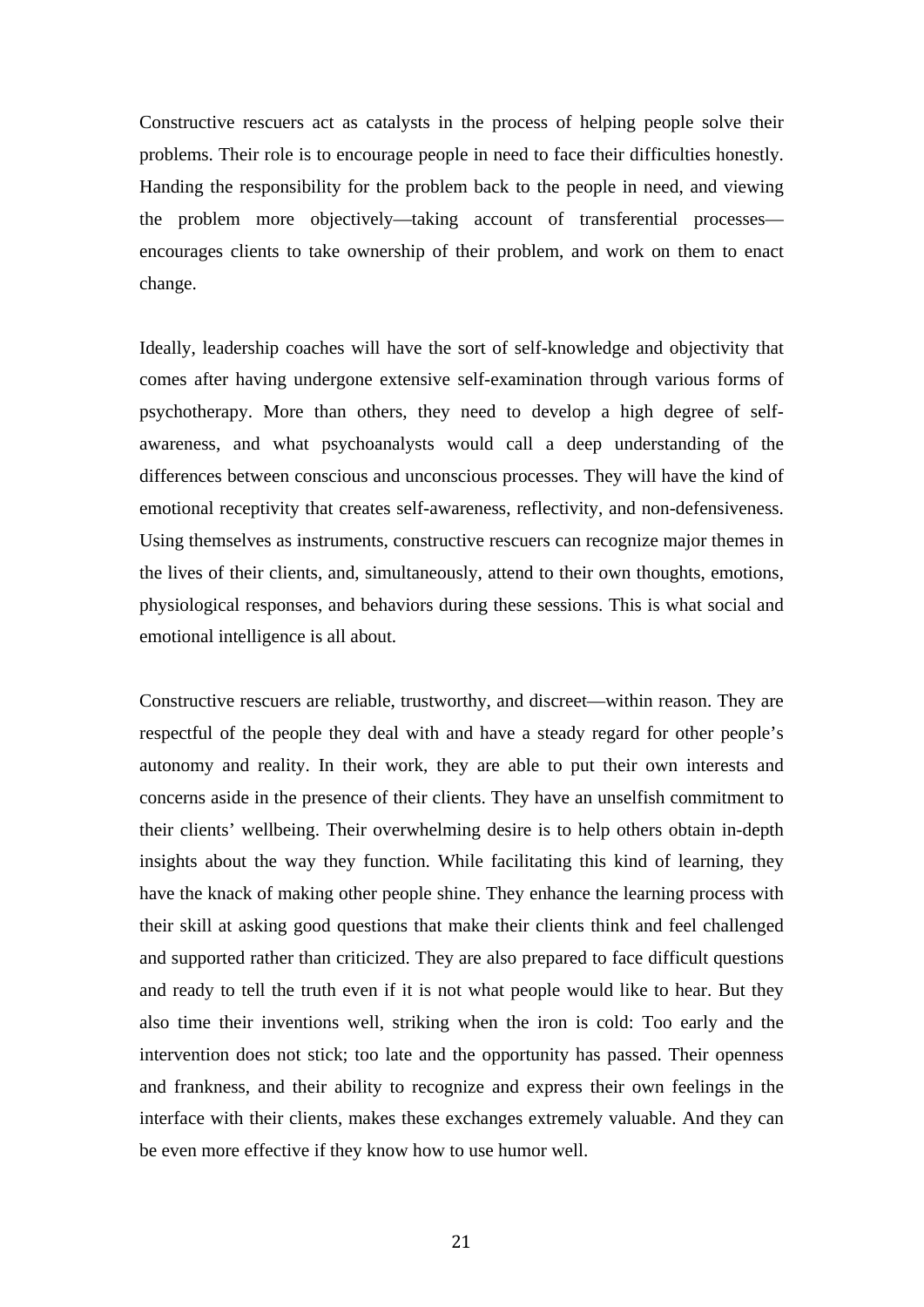Constructive rescuers are exceptional listeners. Their ability to make people feel understood enables them to build an effective working alliance with their clients—the deep, emotional connection that is required between the helping professional and the client to make an intervention work. Establishing this bond necessitates the capacity for empathy, that is, identification with and understanding of another's situation, feelings, and motives. Constructive rescuers have the emotional sensitivity to be glad when others are glad, and sad when they are sad. They are not only capable of insight, understanding, empathy, and compassion, but are also able to act accordingly without losing their sense of boundaries.

Constructive rescuers also have a considerable tolerance for ambiguity. They have what has been called negative capability—a state of intentional open-mindedness the ability to keep the imagination alive without having the urge for closure. They are able to accept uncertainty without becoming over-anxious. They value the cognitive complexity and the ambiguity of the human condition. They can suspend disbelief when they encounter puzzling situations. Naturally, this makes the capacity for patience a sine qua non.

From this, we can see that actions and motives required of helping professionals are not just those of ordinary decent behavior. They imply recognition of the power of both conscious and unconscious processes. This necessitates a deep understanding of self and others. To be a truly helping professional—to be a constructive rescuer helpers must have sufficient self-knowledge and self-discipline to manifest these qualities under stress, and when faced with the almost overwhelming temptation to behave differently. These people are hyper-aware of how their emotional health affects the quality of their work.

#### **Concluding comments**

As coaches, all of us—to some degree—are broken and wounded by the world, but we learn to cope. All of us have our own unique constellation of strengths and weaknesses. All of us have a shadow side. All of us may regress, at times. We all need help—and that includes the helpers. But it is imperative that helpers help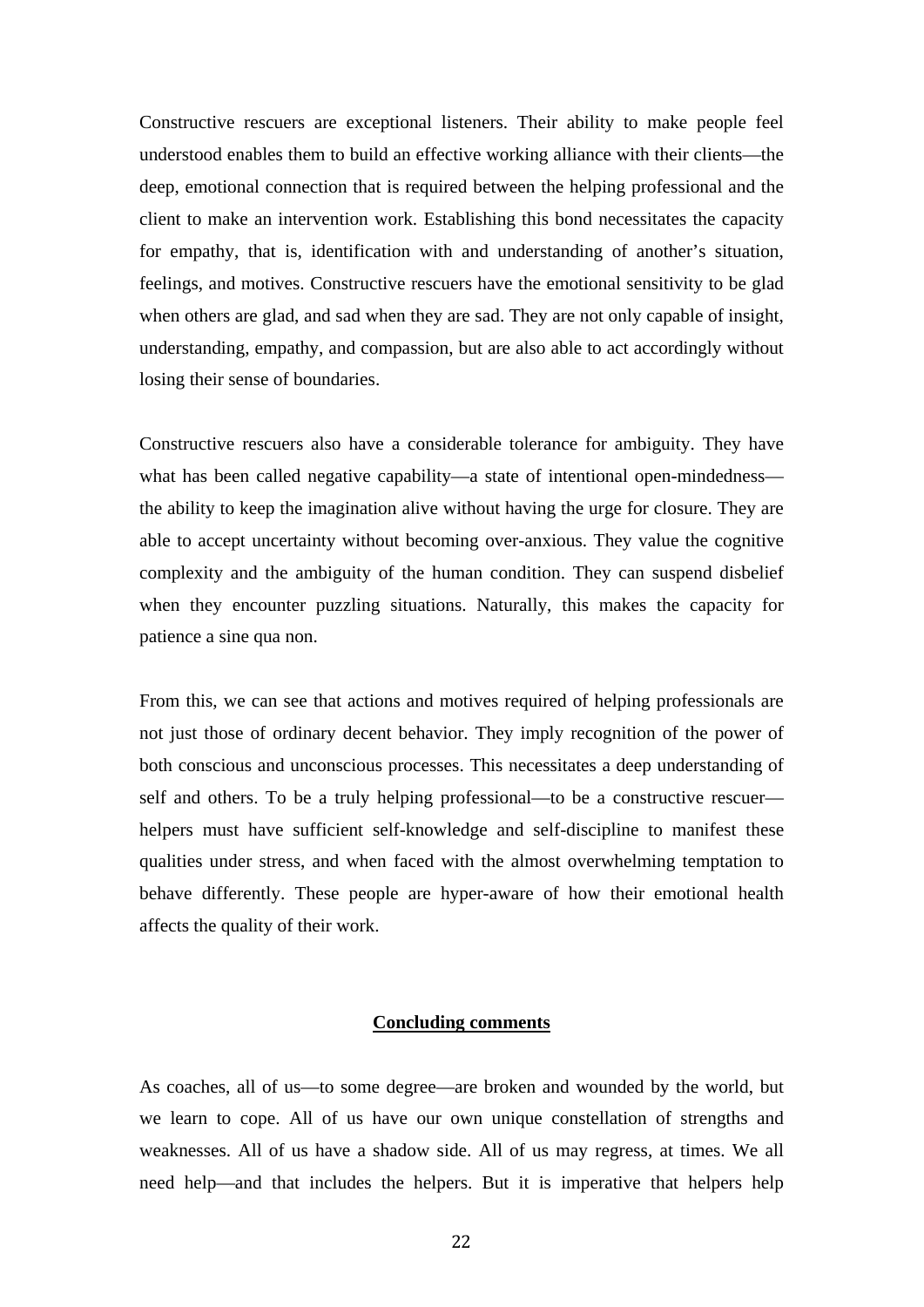themselves before they start to help others. As all healing starts in the mind, constructive rescuers are willing to look inside themselves to face their source of their pain in order to become more effective. And they systematically discuss their own thoughts and needs with a supervisor or mentor who will help them see what they are unable or unwilling to admit to themselves.

It is not always easy to take an empathic, tolerant, acceptant, compassionate, and realistic view of our own humanness. Being an effective helper can be a very challenging proposition. It can be difficult to tolerate not knowing; to be silent with others in a moment of despair or confusion; to be with others in difficult times of grief and bereavement. But effective coaches are prepared to face these issues and accept personal vulnerabilities while doing so. What's more, they understand that the nature of the work, and the stresses and challenges it creates in their personal lives, will cause distress that needs to be addressed proactively. Therefore, constructive rescuers accept that ongoing self-care is needed to prevent burnout and impaired professional competence.

Through self-understanding, helping professionals (including coaches) can raise the quality of their relationships with their clients by becoming aware of their own unique attachments and aversions. By knowing their own limitations, ensuring that they have their own therapeutic support, professional supervision, peer interchange, or other forms of help, they will ensure that they don't fall victim to the Rescuer Syndrome.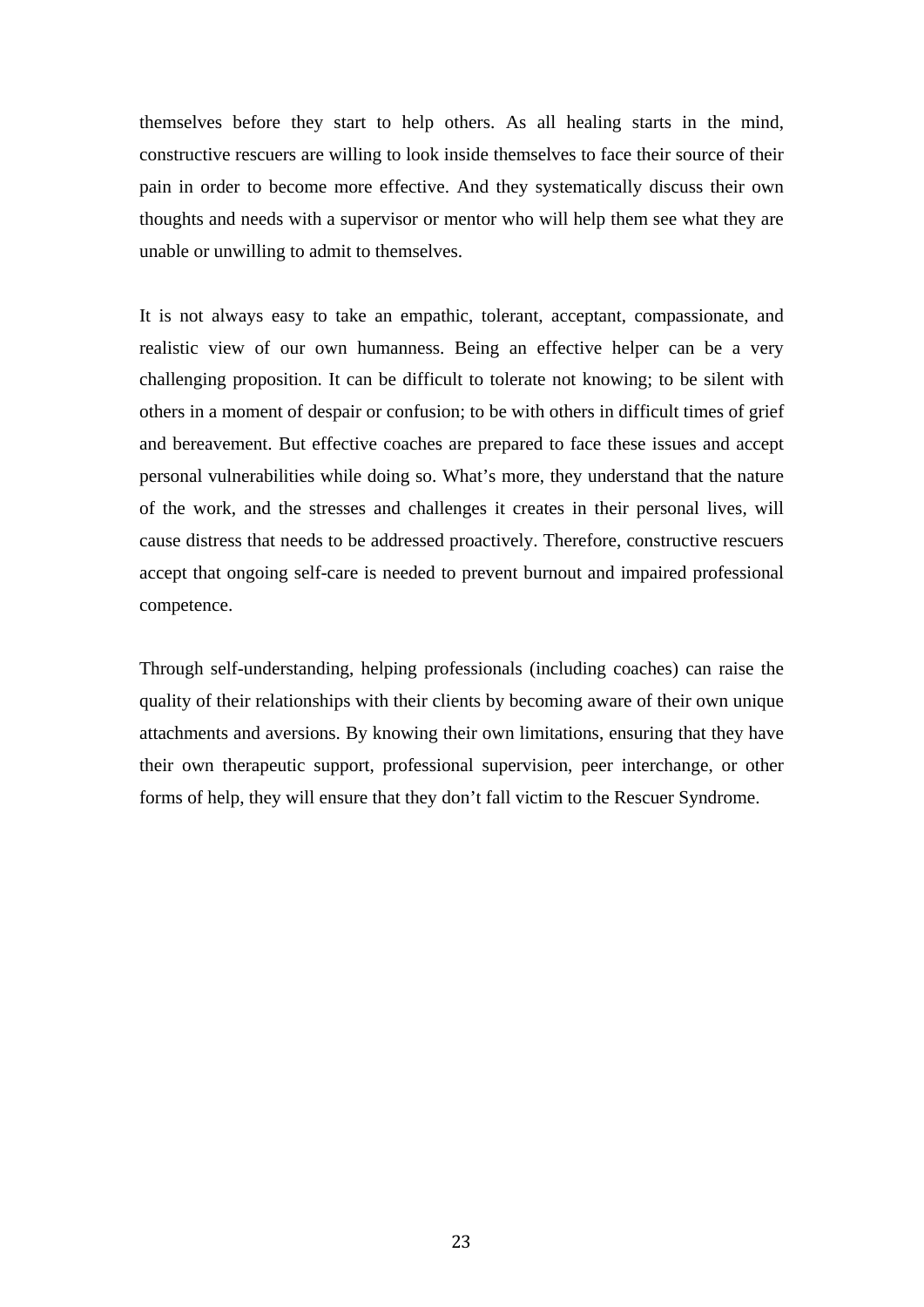# **References**

Ainsworth, M., Blehar, M., Waters, E., and Wall, S. (1978). *Patterns of Attachment*. Hillsdale, NJ: Erlbaum.

Bager-Charleson, S. (2010). *Why Therapist Choose to Become Therapists.* London: Karnac.

Bowlby, J. (1982). *Attachment and Loss, Vol. 1: Attachment.* Rev. ed. New York: Basic Books.

Braiker, H. B. (2001). *The Disease to Please.* New York: McGraw-Hill.

Casement, P. (1985). *On Learning from the Patient.* London: Routledge.

Dryden, W. and Spurling, L. (Eds.) (1989). *On Becoming a Psychotherapist.* London: Routledge.

Edelwich, J. and Brodsky, A. (1980). *Burn-out: Stages of Disillusionment in the Helping Professions.* New York: Human Sciences Press.

Erikson, E. H. (1956). "The Problem of Ego Identity," *Journal of the American Psychoanalytic Association*, 4, 56-121.

Feifel, H., Hanson, S., Jones, R., et al (1967). "Physicians consider Death," *Proceedings of 75th Annual Convention of the American Psychological Association.* Washington, DC: American Psychological Association.

Feltham, C. (Ed.) (1999). *Understanding the Counselling Relationship.* London: Sage

Flores, P. J. (2004). *Addiction as an Attachment Disorder.* Lanham, MD: Jason Aronson.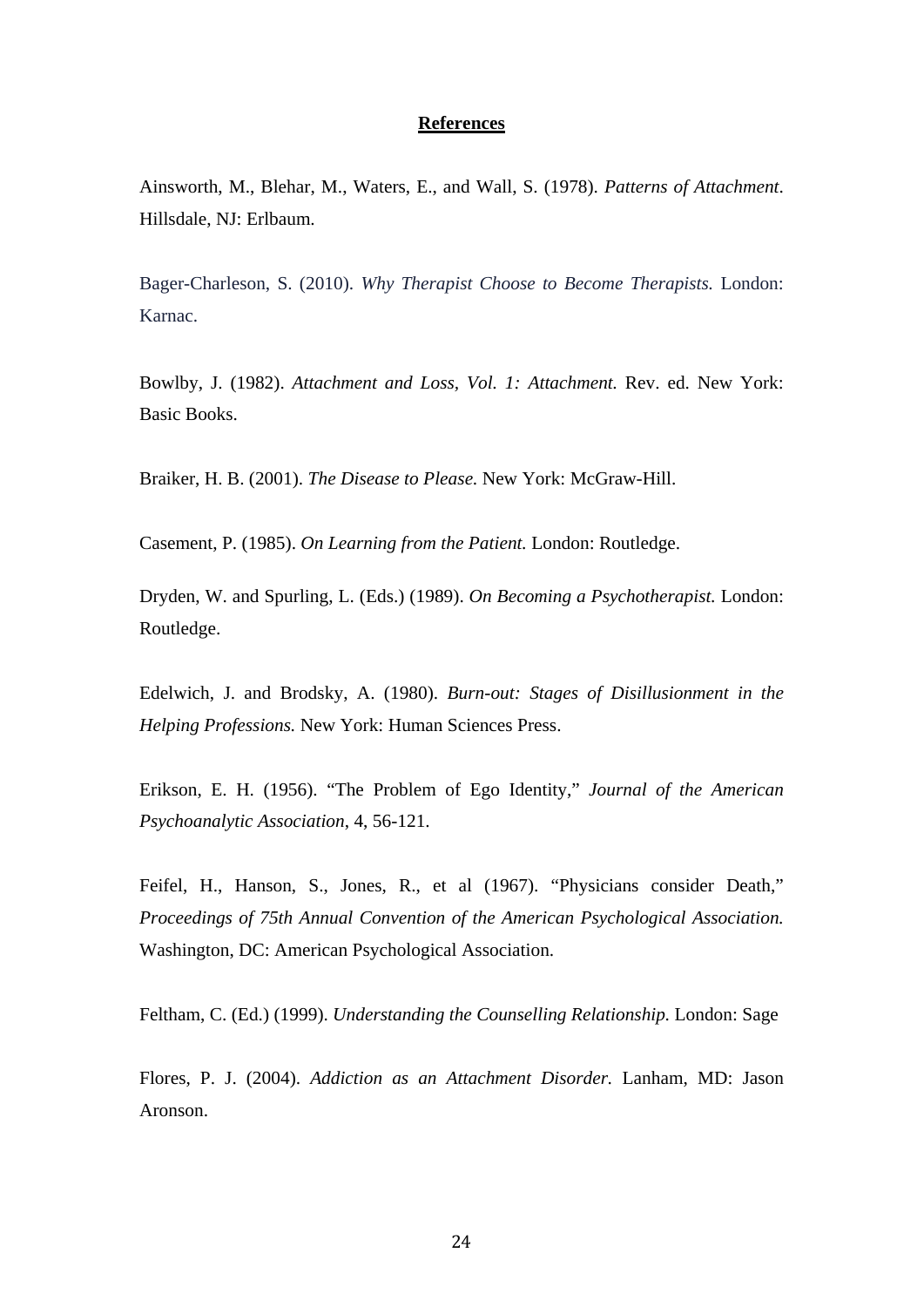Gabbard, G. (1985). "The Role of Compulsiveness in the Normal Physician," *Journal of the American Psychiatric Association*, 254, 2926–2929.

Gordon, J. R. and Barrett, K. (1993). "The Codependency Movement: Issues of Context and Differentiation." In Baer, J. S, Marlatt, A., and McMahon, R. J. (Eds.) *Addictive Behaviors Across the Life Span.* Newburry Park: Sage.

Hale, R. (1997). "How our Patients make us Ill," *Advances in Psychiatric Treatment*, 3, 254–258.

Heim, E. (1991). "Job Stressors and Coping in Health Professions," *Psychotherapy and Psychosomatics*, 55, 90–99.

Kets de Vries, M. F. R. (2006). *The Leader on the Couch: A Clinical Approach to Changing People and Organisations*. London: Wiley.

Kets de Vries, M. F. R., Florent-Treacy, E. and Korotov, K. (Eds.) (2007). *Coach and Couch: The Psychology of Making Better Leaders.* Hampshire: Palgrave Macmillan.

Kets de Vries, M. F. R., Laura Guillen, L., Korotov, K. and Florent-Treacy, E. (Eds.) (2010). *The Coaching Kaleidoscope: Insights from the Inside.* Hampshire: Palgrave Macmillan.

Kohut, H. (1977). *The Restoration of the Self.* New York: International Universities Press.

Kottler, J. A. (1993). *On being a Therapist.* San Francisco: Jossey-Bass.

Lakin Phillips, E. (1983). *Stress, Health and Psychological Problems in the Major Professions*. Washington, D.C.: University Press of America.

Lama, M. C. and Krieger, M. J. (2009). *The White Knight Syndrome.* Oakland, CA: New Harbinger Publications.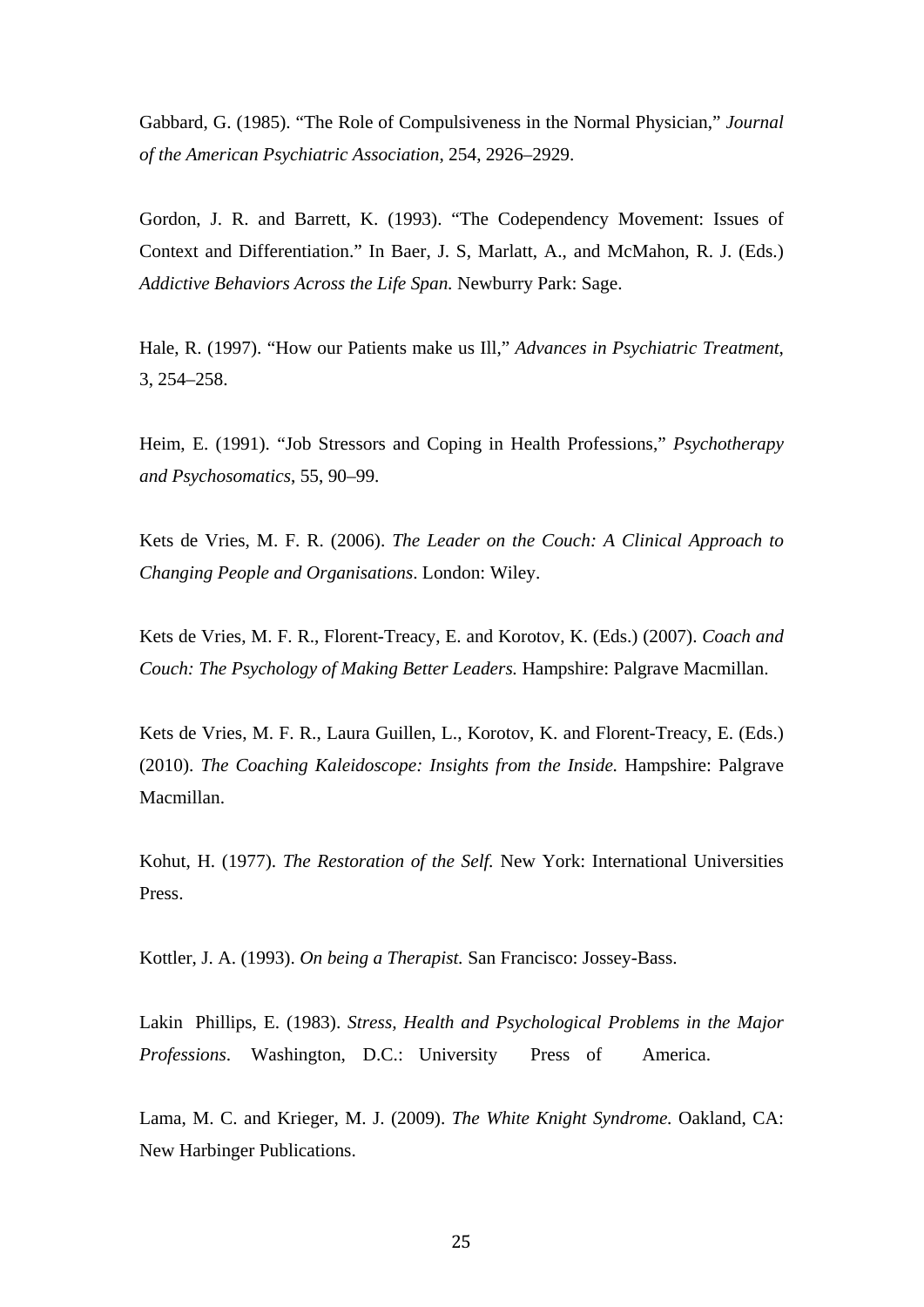McWilliams, N. (1984). "The Psychology of the Altruist," *Psychoanalytic Psychology*, 1, 193-213.

Malan, D. (1979). *Individual Psychotherapy and the Science of Psychodynamics.* London: Butterworth.

Mellody, P. (1989). *Facing Codependence: What It Is, Where It Comes from, How It Sabotages Our Lives.* New York: HarperCollins.

Miller, G. (2001). Finding Happiness for Ourselves and our Clients. *Journal of Counseling and Development, 79*, 382-385.

Neff, K. D., Kirkpatrick, K., and Rude, S. S. (2007). "Self-Compassion and its Link to Adaptive Psychological Functioning," *Journal of Research in Personality*, 41, 139– 154.

O'Connor, M. F. (2001). "On the Etiology and Effective Management of Professional Distress and Impairment among Psychologists," *Professional Psychology: Research and Practice*, 32, 345–350.

O'Halloran, T. M., and Linton, J. M. (2000). Stress on the Job: Self-care Resources for Counselors. *Journal of Mental Health Counseling, 22*, 354-365.

Payne, R. and Firth-Cozens, J. (1987). *Stress in Health Professionals.* Chichester: John Wiley & Sons.

Pfeiffer, R. (1983). "Early Adult Development in the Medical Student," *Mayo Clinic Proceedings*, 58, 127–134.

Ramirez, A., Graham, J., Richards, M. A., et al (1996). "Mental Health of Hospital Consultants: the Effects of Stress and Satisfaction at Work," *Lancet*, 347, 724–728.

Rizzolatti, G and Craighero, L. (2004). "The Mirror-Neuron System," *Annual Review of Neuroscience* **27**, 169–192.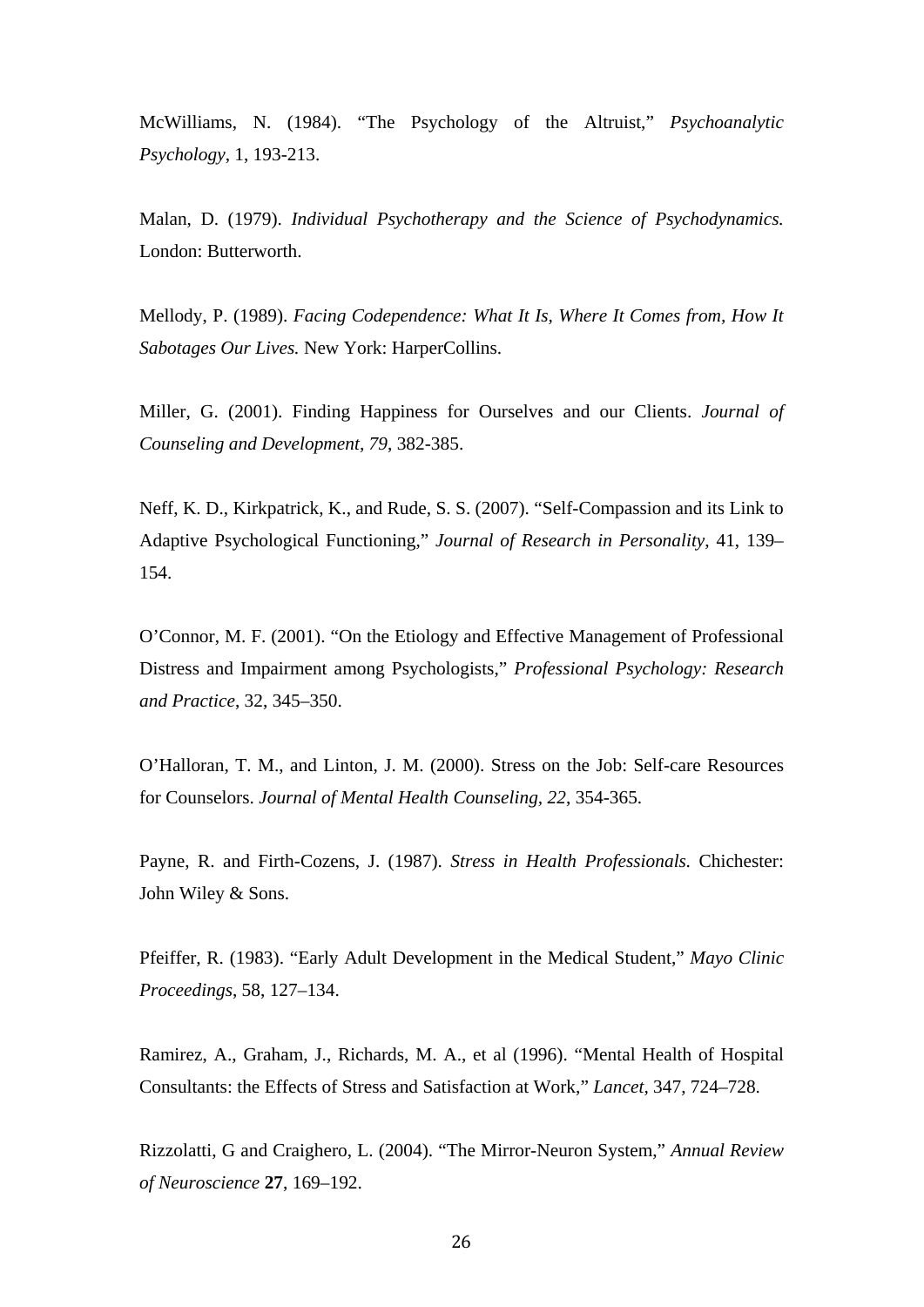Seelig, B. J. and Rosof, L. S. (2001). "Normal and Pathological Altruism," *Journal of the American Psychoanalytic Association*, 49, 933-958.

Thompson, C. (1998). "The Mental State we are in: Morale and Psychiatry," *Psychiatric Bulletin*, 22, 405–409.

Tillet, R. (2003). "The Patient Within—Psychopathology in the Helping Professions," *Advances in Psychiatric Treatment*, 9, 272-27.

Vaillant, G. E., Sobowale, N. C. and McArthur, C. (1972). "Some Psychological Vulnerabilities of Physicians," *New England Journal of Medicine*, 287, 372–375.